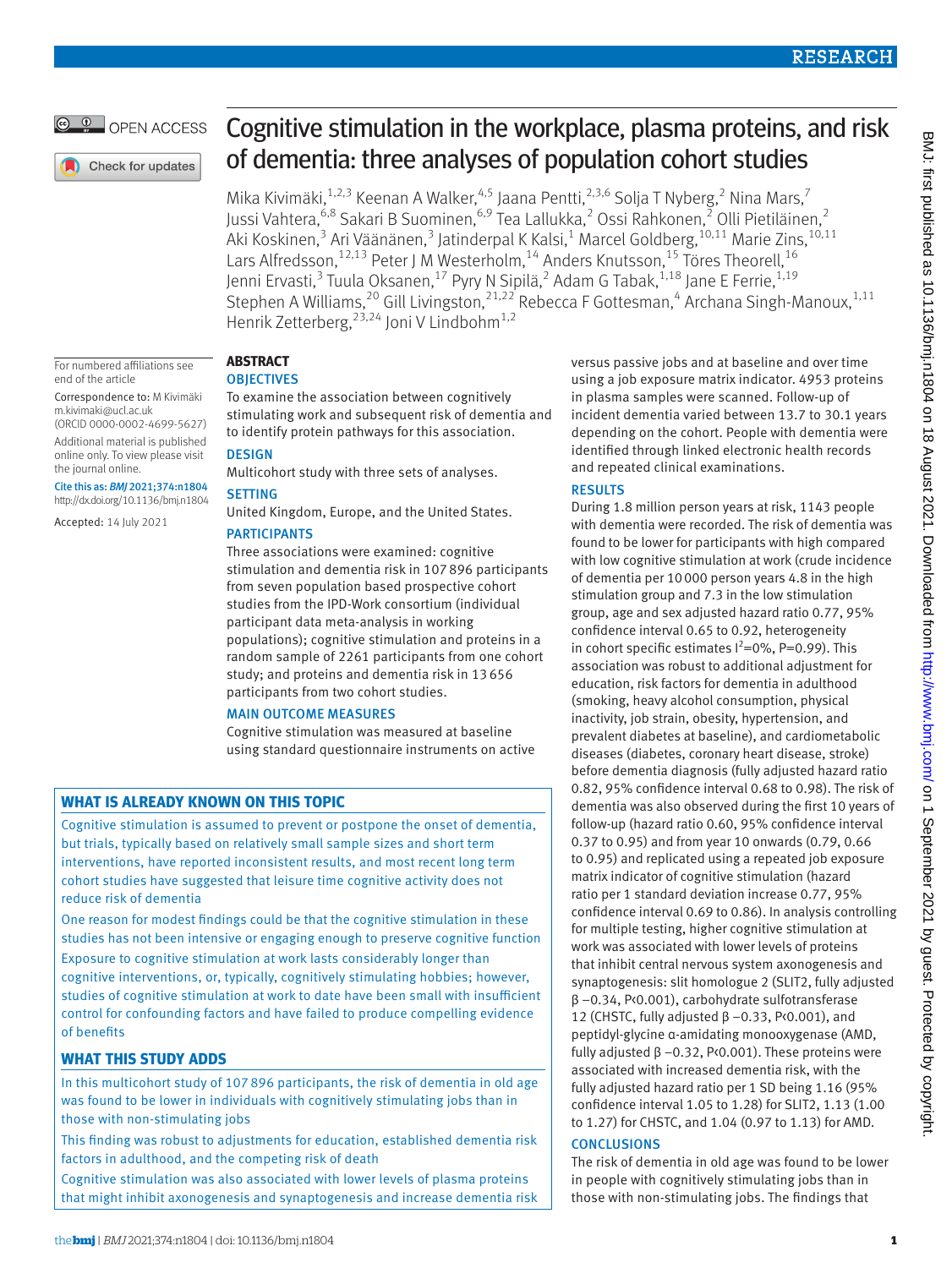cognitive stimulation is associated with lower levels of plasma proteins that potentially inhibit axonogenesis and synaptogenesis and increase the risk of dementia might provide clues to underlying biological

mechanisms.

#### **Introduction**

Cognitive stimulation has been hypothesised to help preserve cognitive function and decrease the risk of dementia in old age. $1$  Studies to date that have focused on cognitive stimulation in adulthood, however, have been small and with insufficient control for confounding factors and have failed to produce compelling evidence of benefits.<sup>2 3</sup> Trials, typically based on relatively small sample sizes and short term interventions, have reported inconsistent results. $4-6$ Most of the recent long term cohort studies have suggested that leisure time cognitive activity does not reduce the risk of dementia either.<sup>7-9</sup> A progressive reduction occurs in cognitive activities before dementia onset, but this seems to be because the gradual onset of dementia results in inactivity rather than lower cognitive activity being related to dementia.<sup>78</sup>

It is unclear whether the reason for modest findings is that the decrease in brain plasticity with age prevents cognitive activities across adult life from conferring protection against dementia, or, in the case of interventions, that the cognitive stimulation studied has not been intensive or engaging enough to preserve cognitive function. Work roles might be useful in the study of these associations. Exposure to cognitive stimulation at work can extend over decades and amount to tens of thousands of hours, so this stimulation lasts considerably longer than cognitive interventions or, typically, cognitively stimulating hobbies. According to the demand-control model, cognitively stimulating "active" jobs include demanding tasks and high job decision latitude (also known as job control).<sup>10 11</sup> Non-stimulating "passive" jobs are those with low demands and lack of job control. The combination of high demands and low control, in turn, characterises stressful work or job strain, which might be a risk rather than a protective factor for dementia.<sup>12 13</sup>

In this report from the IPD-Work consortium (individual participant data meta-analysis in working populations),  $14$  a large ongoing multicohort study of work and health, we examined the association between cognitively stimulating work and subsequent risk of dementia, controlling for established dementia risk factors and job strain. To identify potential biological pathways for this association, we performed a data driven analysis of 4953 plasma proteins, measured using slow off-rate modified aptamers.<sup>15</sup> Plasma proteins are relevant targets for mechanistic study because they are affected by environmental exposures and serve many functions in regeneration, degeneration, and disease.<sup>15-17</sup>

#### **Methods**

#### Study populations

Established at the Four Centres meeting in London in 2008, the IPD-Work consortium is a collaborative research project of 13 European cohort studies, which aims to estimate associations between work related factors and chronic diseases, disability, and mortality. To meet this goal, the consortium uses predefined exposure definitions (to minimise selective reporting) and large pooled datasets (to allow confirmation of findings across subgroups and, in the case of null findings, to show and publish absence of associations convincingly).

Seven of the 13 eligible cohort studies had relevant data to examine the association between cognitive stimulation at work and dementia incidence (analysis 1, see supplementary figure): the Finnish Public Sector study (FPS); GAZEL study, France; Health and Social Support (HeSSup) study, Helsinki Health Study (HHS), and Still Working study, Finland; the Whitehall II study, UK; and the Works, Lipids, and Fibrinogen (WOLF) Stockholm and Norrland studies, Sweden (fig 1). These studies comprised 107896 men and women who were free of dementia at baseline (1986 to 2002), when cognitive stimulation and covariates were assessed. Follow-up for dementia was through to end of 2017.

To explore biological plausibility in a data driven analysis (analysis 2, see supplementary figure), we assessed 4953 proteins in plasma from a random sample of 2261 participants in one of the IPD-Work cohorts (the Whitehall II study) $15$  and examined associations between cognitive stimulation and plasma proteins (fig 1). Cognitive stimulation at work was assessed in 1991-93, and blood samples for the assessment of plasma protein were taken in 1997-99. The participants were free of dementia at the assessment of cognitive stimulation and plasma proteins.

In analysis 3 (see supplementary figure), we examined associations between proteins and dementia. As a complementary dataset to Whitehall II with follow-up for dementia until October 2019, we included a non-IPD-Work cohort, the multiethnic Atherosclerosis Risk in Communities (ARIC) study with 11395 participants (fig 1).<sup>18</sup> In ARIC, blood samples for protein analyses were drawn in 1993-95 and dementia follow-up was through to end of 2017. Cognitive stimulation at work was not measured in ARIC.

Table 1 summarises the study designs, participant numbers, and outcome ascertainment methods. Supplementary etables 1-8 show the characteristics of the cohorts.

#### Measurement of cognitive stimulation at work

We used predefined protocols to assess indicators of cognitive stimulation at work: job demands and job control. A description of the self-administered multi-item measures of these characteristics in each participating IPD-Work study and data harmonisation are available elsewhere and in the supplementary file (pp 13-14).<sup>19</sup> Briefly, to minimise investigator bias, we validated and harmonised the job demand and control measures across participating cohort studies before extracting data for dementia, with investigators masked to outcome information. Questions in the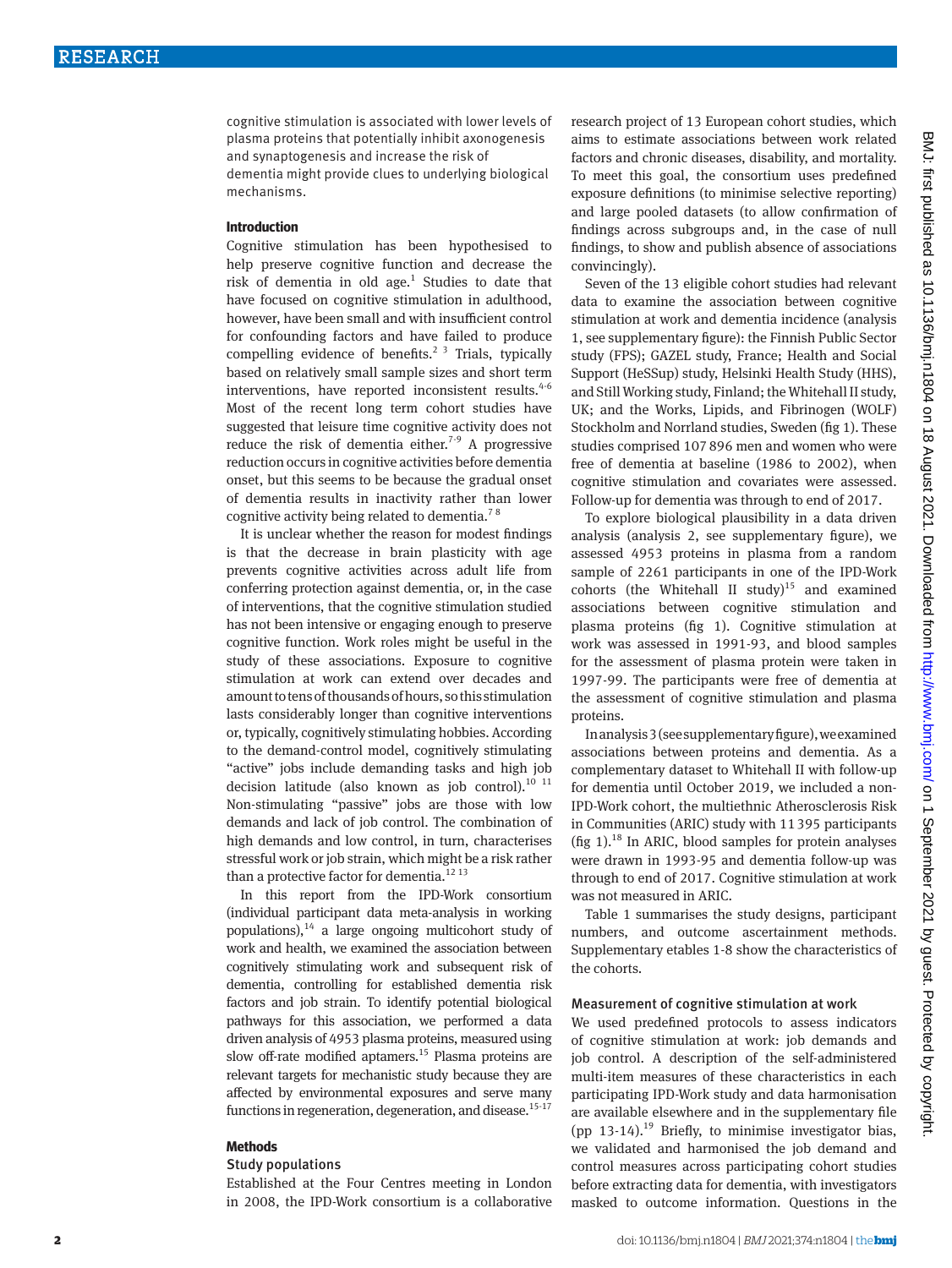

Fig 1 | Selection of cohort studies to analyse three associations: cognitive stimulation-dementia (analysis 1), cognitive stimulation-proteins (analysis 2), and proteins-dementia (analysis 3). IPD-Work=individual participant data metaanalysis in working populations; ARIC=Atherosclerosis Risk in Communities

job demands and job control scales had Likert-type response formats. We computed mean response scores for job demand items and for job control items for each participant. High job demand was defined as having a job demand score that was greater than the study specific median score; we defined high job control as having a job control score that was higher than or equal to the study specific median score. These categorisations are the originals and most used. We used the dichotomised measures to construct three categories of cognitive stimulation at work along the active-passive work dimension of Karasek's demandcontrol model $10^{10}$  <sup>11</sup> in which both high demands and high control indicate higher stimulation. We defined low cognitive stimulation at work as low demands and low control, medium cognitive stimulation as high control and low demands or high demands and low control, and high cognitive stimulation as high demands and high control. The supplementary file (pp 13-14, efigure 1) provides a detailed description of the demand-control model.

To obtain an alternative continuous longitudinal measure unaffected by individual response style for supplementary analyses, we used a job exposure matrix indicator of cognitive stimulation that captures any changes of job and changes in level of stimulation over time. This measure was available for participants in the largest cohort study, the FPS. Data on participants' occupational titles were obtained from Statistics Finland at baseline in 2000 and at follow-up in 2005, 2010, and 2015 and were categorised according to the International Standard Classification of Occupations (ISCO-88) by the International Labour Organisation [\(www.ilo.org/](http://www.ilo.org/public/english/bureau/stat/isco/isco88/index.htm) [public/english/bureau/stat/isco/isco88/index.htm,](http://www.ilo.org/public/english/bureau/stat/isco/isco88/index.htm) accessed 3 July 2021). Using the three digit ISCO codes, we identified a total of 87 different occupations with at least 20 participants to determine the job axis for the job exposure matrix. The exposure axis was constructed by calculating the proportion of workers with high cognitive stimulation at work based on all responses within the same occupation. This occupation based exposure value was then assigned to each participant in the occupation (ranging from 0% for booking clerks to 62% for city mayors and other top administrators) in 2000, 2005, 2010, and 2015 or until the participant retired or was censored owing to dementia or death.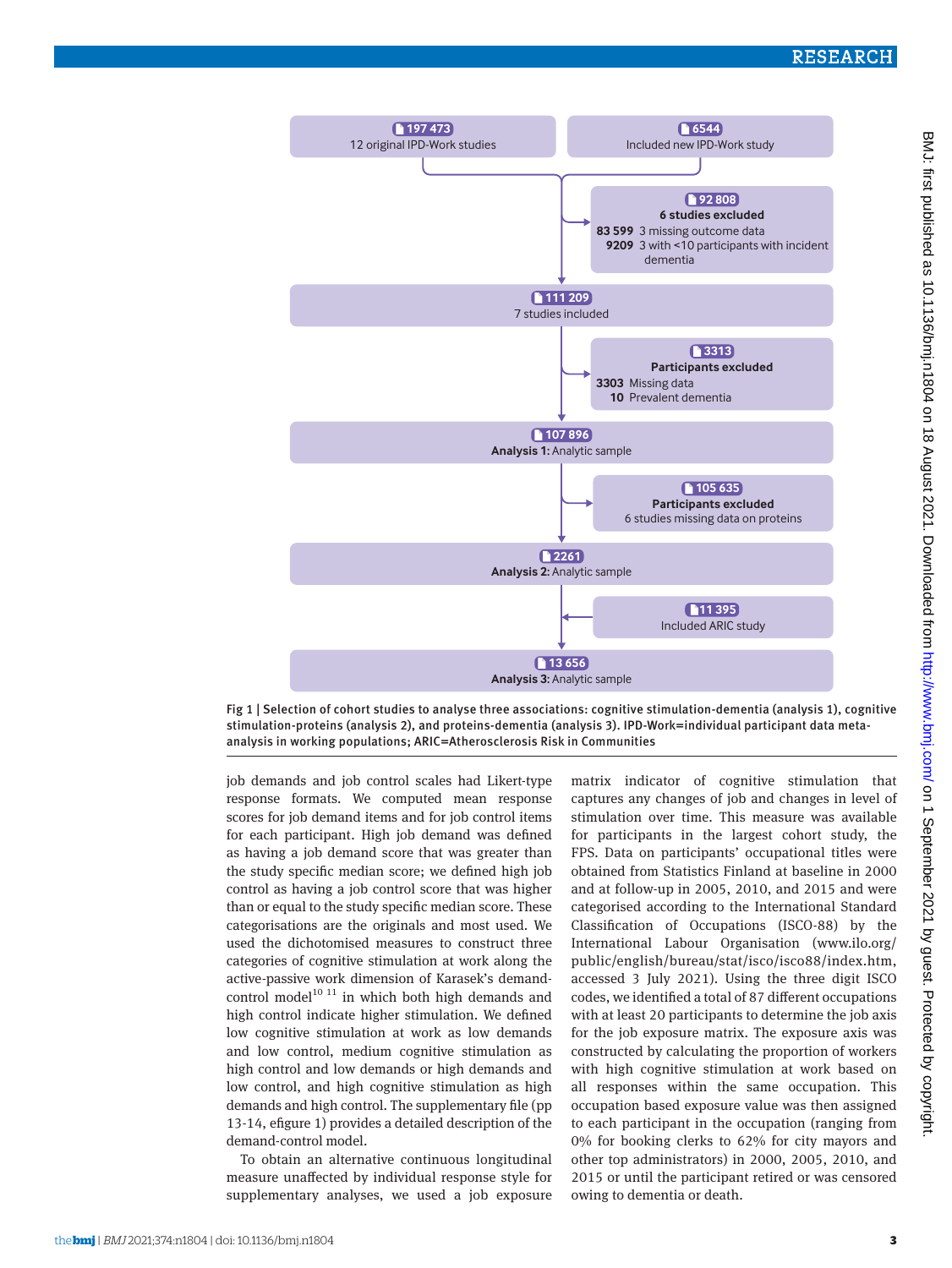| Mean (SD)<br>follow-up<br>No with<br><b>Method of dementia</b><br>Protein<br>Analysis and cohorts<br><b>Baseline</b><br><b>Total No</b><br>(years)<br>dementia<br>ascertainment<br>assessment<br>Cognitive stimulation-dementia (analysis 1)<br>Self-reports, deaths<br>GAZEL<br>13.7(1.4)<br>1997<br>11362<br>14<br>WOLF<br>14.1(2.3)<br>25<br>Hospital admissions, deaths<br>1992-95<br>10368<br>Hospital admissions,<br>50<br>HeSSup<br>14.8(1.3)<br>1998<br>15534<br>prescriptions, deaths<br>Hospital admissions.<br><b>HHS</b><br>14.4(1.8)<br>43<br>2000-02<br>6544<br>prescriptions, deaths<br>Whitehall II<br>22.1(3.4)<br>Hospital admissions, deaths<br>183<br>1991-93<br>7475<br>Hospital admissions,<br>15.5(1.6)<br><b>FPS</b><br>313<br>2000-02<br>47448<br>prescriptions, deaths<br>Hospital admissions,<br>30.1(2.2)<br>Still Working<br>1986<br>9165<br>515<br>prescriptions, deaths<br>Pooled total<br>107896<br>16.7(4.9)<br>1143<br>Cognitive stimulation-proteins (analysis 2)<br>Whitehall II (random sample):<br>Cognitive stimulation<br>1991-93<br>2261<br>Somascan,<br>20.4(3.2)<br>Proteins<br>109<br>1997-99<br>2261<br>version 4<br>Proteins-dementia (analysis 3)<br>Somascan,<br>Whitehall II (random sample)<br>20.4(3.2)<br>Hospital admissions, deaths<br>1997-99<br>2261<br>109<br>version 4<br>Clinical examination, hospital<br>Somascan.<br>ARIC<br>17.7(6.1)<br>1993-95<br>11395<br>1942<br>admissions, deaths<br>version 4<br>Total<br>13656<br>18.1<br>2051<br>$\frac{1}{2}$<br>$\sim$ $\sim$ $\sim$ $\sim$ $\sim$<br>THE FIRST HOOP HILL LOCATE A FIRST AND LOCATED AT A FIL | Table 1   Study populations in analyses on associations between cognitive stimulation, plasma proteins, and dementia |  |  |  |  |  |  |  |  |
|-------------------------------------------------------------------------------------------------------------------------------------------------------------------------------------------------------------------------------------------------------------------------------------------------------------------------------------------------------------------------------------------------------------------------------------------------------------------------------------------------------------------------------------------------------------------------------------------------------------------------------------------------------------------------------------------------------------------------------------------------------------------------------------------------------------------------------------------------------------------------------------------------------------------------------------------------------------------------------------------------------------------------------------------------------------------------------------------------------------------------------------------------------------------------------------------------------------------------------------------------------------------------------------------------------------------------------------------------------------------------------------------------------------------------------------------------------------------------------------------------------------------------------------------------------------------------------------------------------------------------|----------------------------------------------------------------------------------------------------------------------|--|--|--|--|--|--|--|--|
|                                                                                                                                                                                                                                                                                                                                                                                                                                                                                                                                                                                                                                                                                                                                                                                                                                                                                                                                                                                                                                                                                                                                                                                                                                                                                                                                                                                                                                                                                                                                                                                                                         |                                                                                                                      |  |  |  |  |  |  |  |  |
|                                                                                                                                                                                                                                                                                                                                                                                                                                                                                                                                                                                                                                                                                                                                                                                                                                                                                                                                                                                                                                                                                                                                                                                                                                                                                                                                                                                                                                                                                                                                                                                                                         |                                                                                                                      |  |  |  |  |  |  |  |  |
|                                                                                                                                                                                                                                                                                                                                                                                                                                                                                                                                                                                                                                                                                                                                                                                                                                                                                                                                                                                                                                                                                                                                                                                                                                                                                                                                                                                                                                                                                                                                                                                                                         |                                                                                                                      |  |  |  |  |  |  |  |  |
|                                                                                                                                                                                                                                                                                                                                                                                                                                                                                                                                                                                                                                                                                                                                                                                                                                                                                                                                                                                                                                                                                                                                                                                                                                                                                                                                                                                                                                                                                                                                                                                                                         |                                                                                                                      |  |  |  |  |  |  |  |  |
|                                                                                                                                                                                                                                                                                                                                                                                                                                                                                                                                                                                                                                                                                                                                                                                                                                                                                                                                                                                                                                                                                                                                                                                                                                                                                                                                                                                                                                                                                                                                                                                                                         |                                                                                                                      |  |  |  |  |  |  |  |  |
|                                                                                                                                                                                                                                                                                                                                                                                                                                                                                                                                                                                                                                                                                                                                                                                                                                                                                                                                                                                                                                                                                                                                                                                                                                                                                                                                                                                                                                                                                                                                                                                                                         |                                                                                                                      |  |  |  |  |  |  |  |  |
|                                                                                                                                                                                                                                                                                                                                                                                                                                                                                                                                                                                                                                                                                                                                                                                                                                                                                                                                                                                                                                                                                                                                                                                                                                                                                                                                                                                                                                                                                                                                                                                                                         |                                                                                                                      |  |  |  |  |  |  |  |  |
|                                                                                                                                                                                                                                                                                                                                                                                                                                                                                                                                                                                                                                                                                                                                                                                                                                                                                                                                                                                                                                                                                                                                                                                                                                                                                                                                                                                                                                                                                                                                                                                                                         |                                                                                                                      |  |  |  |  |  |  |  |  |
|                                                                                                                                                                                                                                                                                                                                                                                                                                                                                                                                                                                                                                                                                                                                                                                                                                                                                                                                                                                                                                                                                                                                                                                                                                                                                                                                                                                                                                                                                                                                                                                                                         |                                                                                                                      |  |  |  |  |  |  |  |  |
|                                                                                                                                                                                                                                                                                                                                                                                                                                                                                                                                                                                                                                                                                                                                                                                                                                                                                                                                                                                                                                                                                                                                                                                                                                                                                                                                                                                                                                                                                                                                                                                                                         |                                                                                                                      |  |  |  |  |  |  |  |  |
|                                                                                                                                                                                                                                                                                                                                                                                                                                                                                                                                                                                                                                                                                                                                                                                                                                                                                                                                                                                                                                                                                                                                                                                                                                                                                                                                                                                                                                                                                                                                                                                                                         |                                                                                                                      |  |  |  |  |  |  |  |  |
|                                                                                                                                                                                                                                                                                                                                                                                                                                                                                                                                                                                                                                                                                                                                                                                                                                                                                                                                                                                                                                                                                                                                                                                                                                                                                                                                                                                                                                                                                                                                                                                                                         |                                                                                                                      |  |  |  |  |  |  |  |  |
|                                                                                                                                                                                                                                                                                                                                                                                                                                                                                                                                                                                                                                                                                                                                                                                                                                                                                                                                                                                                                                                                                                                                                                                                                                                                                                                                                                                                                                                                                                                                                                                                                         |                                                                                                                      |  |  |  |  |  |  |  |  |
|                                                                                                                                                                                                                                                                                                                                                                                                                                                                                                                                                                                                                                                                                                                                                                                                                                                                                                                                                                                                                                                                                                                                                                                                                                                                                                                                                                                                                                                                                                                                                                                                                         |                                                                                                                      |  |  |  |  |  |  |  |  |
|                                                                                                                                                                                                                                                                                                                                                                                                                                                                                                                                                                                                                                                                                                                                                                                                                                                                                                                                                                                                                                                                                                                                                                                                                                                                                                                                                                                                                                                                                                                                                                                                                         |                                                                                                                      |  |  |  |  |  |  |  |  |
|                                                                                                                                                                                                                                                                                                                                                                                                                                                                                                                                                                                                                                                                                                                                                                                                                                                                                                                                                                                                                                                                                                                                                                                                                                                                                                                                                                                                                                                                                                                                                                                                                         |                                                                                                                      |  |  |  |  |  |  |  |  |
|                                                                                                                                                                                                                                                                                                                                                                                                                                                                                                                                                                                                                                                                                                                                                                                                                                                                                                                                                                                                                                                                                                                                                                                                                                                                                                                                                                                                                                                                                                                                                                                                                         |                                                                                                                      |  |  |  |  |  |  |  |  |
|                                                                                                                                                                                                                                                                                                                                                                                                                                                                                                                                                                                                                                                                                                                                                                                                                                                                                                                                                                                                                                                                                                                                                                                                                                                                                                                                                                                                                                                                                                                                                                                                                         |                                                                                                                      |  |  |  |  |  |  |  |  |

WOLF=Works, Lipids, and Fibrinogen Stockholm and Norrland studies; HeSSup=Health and Social Support study; FPS=Finnish Public Sector study; ARIC=Atherosclerosis Risk in Communities study.

#### Covariates

Covariates were established dementia risk factors across the life course, as defined by the 2020 Lancet Commission on Dementia.<sup>1</sup> These included participants' age and sex, obtained from national or employers' registers or self-reported. Education, a measure of cognitive stimulation in childhood, was self-reported (GAZEL, HHS, Still Working, Whitehall, WOLF, HeSSup, ARIC), or obtained from national registers  $(FPS)$ .<sup>20</sup> Education was categorised into low (primary or lower secondary), intermediate (higher secondary), and high (tertiary qualification, college, or university) levels.

Risk factors in adulthood included smoking (current versus former or never smoker), alcohol consumption (heavy (>14 units/week in women, >21 units/week in men versus other; one unit is approximately equivalent to 10 g of ethanol), physical activity (high versus low), obesity (body mass index ≥30 versus <30), hypertension (yes versus no), and prevalent diabetes (yes versus no). $21-26$  Job strain (yes versus no) was measured with questions from the validated job content or demand-control questionnaire,  $19$  and, as in other IPD-Work studies, was defined as high demands and low control, with all other combinations denoting no job strain.14 27

Because people with cardiometabolic disease have increased risk of dementia, covariates also included diabetes (diagnostic codes E10 and E11 in the international classification of diseases, 10th revision; ICD-10), coronary heart disease (non-fatal myocardial infarction, ICD-10 codes I21–I22, or coronary death recorded as ICD-10 I20–I25), and stroke (ICD-10 codes I60, I61, I63, I64), including both prevalent cases at baseline and incident cases between baseline and before dementia diagnosis, assessed using linked records.

When possible we used additional covariates, available for specific cohorts only. Analyses of a longitudinal job exposure matrix indicator of cognitive stimulation (analysis 1) were based on the FPS study, with data on several additional dementia risk factors: social isolation (yes or no), depression (ICD-10 F32, F33), traumatic brain injury (ICD-10 S06), and atrial fibrillation (ICD-10 I48); the last three were identified from records of hospital admissions before dementia diagnosis. In protein analyses (analyses 2 and 3), we additionally adjusted effect estimates for ethnicity (white versus non-white) because more than 20% of the ARIC participants were non-white. In protein analyses based on the Whitehall II subcohort, APOE genotype  $(0, 1, 0$  ar 2 of  $\varepsilon$ 4 risk alleles), a strong predictor of dementia, was an additional covariate. Further in

ormation about additional covariates is available in the supplementary file (pp 14-15, etables 9-11).

#### Measurement of plasma proteins

Proteins were analysed using the SomaScan version 4 assay (Somalogic, CO).<sup>15</sup> The analyses used plasma EDTA samples collected in 1997-99 (Whitehall II) or 1993-95 (ARIC) and stored at−80°C. Earlier studies and the supplementary file (p 16) describe in detail the performance of the SomaScan assay and the modified aptamer binding.28-30 Briefly, the assay uses a mix of thousands of slow off-rate modified aptamers (SOMAmers). The aptamers bind to proteins in participants' plasma samples and the specificity is ensured by a two step process analogous to a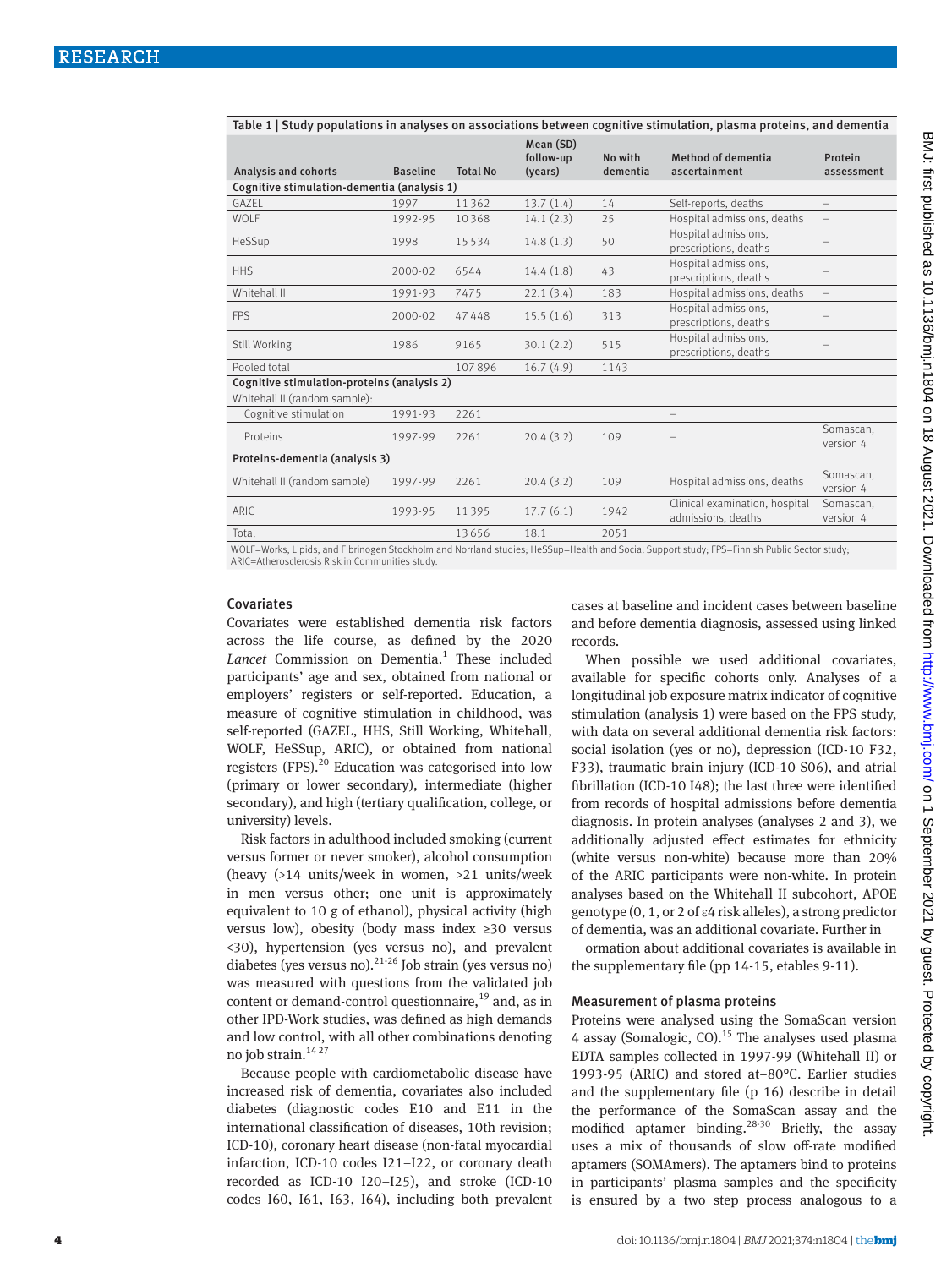conventional immunoassay. The specificity of the aptamer reagents is good and has been tested in several ways.15 Median intra-assay and inter-assay coefficients of variation for SomaScan version 4 are about 5%, and assay sensitivity is comparable to that of typical immunoassays, with a median lower limit of detection in the femtomolar range.<sup>28</sup>

#### Follow-up for dementia

For the seven IPD-Work studies, including Whitehall II and its subcohort, we extracted data on dementia status at follow-up from hospital admissions records and death registries with any mention of dementia in the diagnosis, with or without reimbursements for medical treatment for dementia (Anatomical Therapeutic Chemical code N06D; table  $1$ ).<sup>20</sup> Electronic records included exact date of diagnosis, death, or entitlement to reimbursement, and followup duration was measured as the difference between date of baseline examination and date of diagnosis, death, or entitlement to reimbursement. Although ascertainment of dementia from electronic health records underestimates prevalence, it has been shown to be a valid method in the study of associations between risk factors and dementia. $31-33$  ICD-10 codes for all cause dementia were F00, F01, F02, F03, G30, and G31, with earlier ICD codes converted to ICD-10 codes (supplementary file p16). Codes F00 and G30 were used to define Alzheimer's disease.

In the ARIC study, adjudicated people with dementia were primarily identified using data from ARIC clinic examinations conducted at visits 5 (2011-13) and 6 (2016-17). This included a neuropsychological battery using standardised protocols, with scores converted to z scores to assess change over time. Dementia was identified based on important decline on a serial cognitive battery, poor current test performance on a comprehensive neuropsychological battery, and impairments in activities of daily living based on informant rating on the clinical dementia rating scale and the functional activities questionnaire. A committee of clinicians then adjudicated participants with suspected dementia based on available cognitive and functional data. For participants who could not attend visits 5 or 6, those with dementia were identified through telephone cognitive assessment, plus surveillance of hospital discharge and death certificate codes related to dementia as well as screening during annual and semi-annual follow-up calls. Dementia suspected in participants who had died was identified through informant interviews.

#### Statistical analysis

We analysed the data in three parts (table 1). Cognitive stimulation at work was treated as a three level categorical variable, with low stimulation as the reference. The longitudinal job exposure matrix indicator of cognitive stimulation was analysed as a continuous exposure variable. In all three analyses, in multivariable models we adjusted effect estimates for age, sex, established dementia risk factors in childhood (education) and adulthood (smoking, heavy alcohol consumption, physical inactivity, job strain, obesity, hypertension, prevalent diabetes), and cardiometabolic diseases before dementia (ie, prevalent and incident diabetes, coronary heart disease, and stroke, treated as time dependent covariates). Before analysis, we imputed missing values in covariates using multiple imputation by substantive model compatible fully conditional specification.<sup>34</sup> With data from all study variables, cohort indicator, and baseline year, 30 imputed datasets were created for the pooled dataset, Whitehall II random sample, and ARIC cohort.

#### Analysis 1 (cognitive stimulation-dementia)

To examine associations of cognitively stimulating work with dementia risk, we followed each participant from the date of cognitive stimulation assessment to the first record of dementia, death, or the end of follow-up. We used a two stage approach, including study specific analyses with Cox regression in the first stage and pooling the study specific estimates with random effects meta-analysis in the second. To estimate heterogeneity among the study specific estimates, we calculated  $I^2$  (higher values denoting greater heterogeneity).

To examine the robustness of the findings, we performed separate analyses for men and women, younger (<60 years at baseline) and older participants (≥60 years at baseline), and an alternative, repeatedly measured job exposure matrix indicator of cognitive stimulation at work, entered into the model as a time dependent exposure. We also performed the analysis separately for incident dementia during the first 10 years of follow-up (when assessment of cognitively stimulating work might become inaccurate in the preclinical or prodromal stage of dementia) and incident dementia from year 10 onwards in those without a dementia diagnosis at year 10. The assumption in analyses separating the assessment of cognitively stimulating work and dementia diagnosis by at least 10 years is that the cognitive stimulationdementia association is less likely to be biased owing to reverse causation. To examine whether the association between cognitive stimulation and dementia depended on the method of dementia ascertainment, we stratified analyses by ascertainment method with the following categories: primary and specialised medical care (ascertainment based on self-report, prescription records, hospital admission, and death records) versus specialised medical care only (hospital admissions and death records). We also examined the association of cognitive stimulation with early onset (diagnosis aged <65) and late onset (diagnosis aged ≥65) dementia, Alzheimer's disease, and non-Alzheimer's disease dementia.

To address potential survival bias, we conducted a Fine and Gray competing risk analysis, with dementia and death as outcomes.<sup>35</sup> In addition to the standard set of covariates (ie, age, sex, education, risk factors in adulthood, and cardiometabolic disease before dementia), we included cohort indicator as a covariate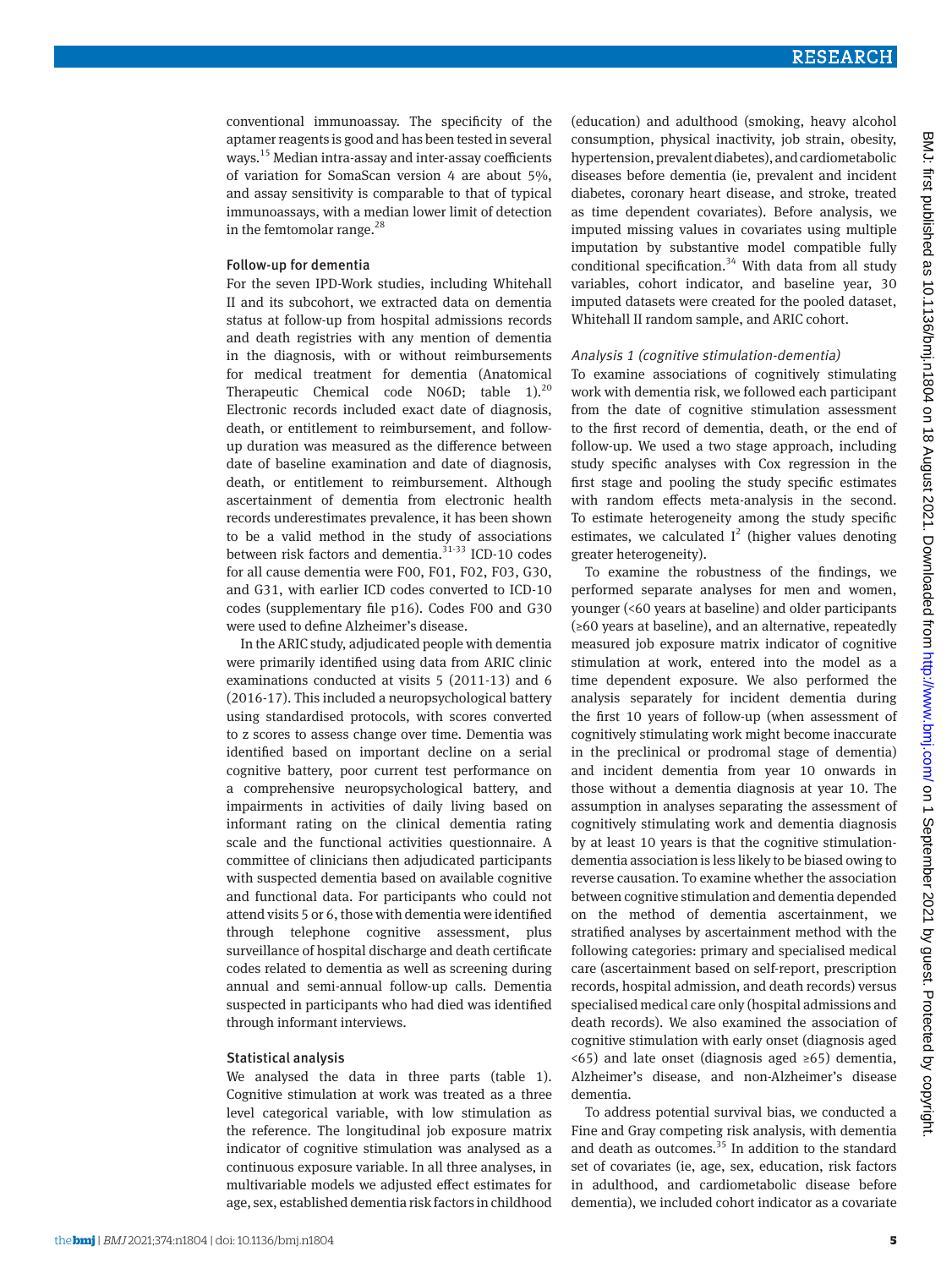in multivariable adjusted analyses based on pooled data. Further covariates, available for analyses of the longitudinal job exposure matrix indicator of cognitive stimulation, included social isolation, depression, traumatic brain injury, and atrial fibrillation at baseline.

#### Analysis 2 (cognitive stimulation-proteins)

The distribution of many of the plasma proteins was skewed. We applied rank based inverse normal transformation to achieve normal distributions. Logistic regression was used to study the associations of proteins with high versus low cognitive stimulation and medium versus low cognitive stimulation and were expressed as odds ratios per 1 standard deviation higher level of protein. Tests of statistical significance were corrected for multiple comparison using the Bonferroni method for 4953 tests  $(P<1.0×10^{-5})$ . In addition to adjustments for the standard set of covariates, we adjusted the effect estimates for ethnicity and *APOE* genotype.

#### Analysis 3 (proteins-dementia)

Cox proportional hazards models were used to study associations between proteins that survived Bonferroni correction in analysis 2 and dementia. In the two cohorts, hazard ratios were computed for 1 standard deviation higher protein level, adjusting for age, sex, ethnicity, and the standard set of covariates. We conducted a Fine and Gray competing risk analysis to address potential survival bias.<sup>35</sup> Cohort specific effect estimates were pooled using fixed effect meta-analysis.

#### Post hoc analyses

To examine the effect of cognitive stimulation across the life course, we created a life course measure of cognitive stimulation by combining education and cognitive stimulation at work into a single variable, including the categories low education-low cognitive stimulation (reference), low education-high cognitive stimulation, high education-low cognitive stimulation, and high education-high cognitive stimulation. Here the low category included the low and medium categories of the original education and cognitive stimulation measures. We used Cox regression to assess the age, sex, and cohort adjusted association between cognitive stimulation across the life course and incident dementia.

We used SAS (version 9.4) to analyse associations in each cohort and in the pooled data in analysis 1, Stata (version 16.1) for multiple imputations, meta-analyses combining cohort specific estimates, and protein analyses. The supplementary file (pp 26-33) shows the statistical code.

#### Patient and public involvement

This is a secondary analysis of pre-existing datasets. No patients were involved in setting the present research question, setting the outcome measures, or developing plans for recruitment, design, or implementation of the study. No patients were asked to advise on the

interpretation, but we have received feedback from a patient reviewer of *The BMJ*. The dissemination plan targets a wide audience, including members of the public, patients, health professionals, and experts in the specialty through various channels: written communication, events and conferences, networks, and social media.

#### **Results**

Overall, 2488 (2.3%) of 110394 eligible participants who had missing data for cognitive stimulation or incident dementia and 10  $({<}0.1\%)$  with a diagnosis of Alzheimer's disease or other dementia before the study baseline were excluded from analyses. Of 107896 participants included in the cognitive stimulationdementia analysis (table 2), 45080 (41.8%) were men and 62816 (58.2%) were women, with a mean age of 44.6 (SD 9.5) years, at baseline. Of the participants, 29243 (27.1%) had low cognitive stimulation at work, 50724 (47.0%) had medium stimulation, and 27929 (25.9%) had high stimulation.

#### Cognitive stimulation-dementia risk

Mean follow-up for dementia varied between 13.7 and 30.1 years depending on the cohort and was 16.7 (SD 4.9) years in the total sample. During 1801863 person years at risk, 1143 participants had a diagnosis of dementia between the ages of 42 and 93 years, mean 71.2 (SD 7.9) years (supplementary efigure 2). Cumulative hazards of dementia by age and level of cognitive stimulation at baseline showed a separation in dementia occurrence between high and low stimulation groups such that the cumulative incidence of dementia seen in participants who had high cognitive stimulation at work was observed at a younger age in those who had low stimulation at work (fig 2). For example, the cumulative incidence at age 75 in the high stimulation group (3.1%) was already observed at age 74 in the low stimulation group, and the incidence at age 80 (8.8%) was already observed at age 78.3, respectively. No difference in dementia was observed between participants with medium and low cognitive stimulation.

Meta-analysis of the seven cohort studies confirmed the association between high cognitive stimulation and lower risk of dementia in later life (fig 3). Incidence of dementia per 10000 person years was 7.3 in the low cognitive stimulation group and 4.8 in the high stimulation group, the corresponding age and sex adjusted hazard ratio being 0.77 (95% confidence interval 0.65 to 0.92). This finding showed no significant heterogeneity across the cohorts  $(I^2=0\%,$ P=0.99) and the pattern of results was similar in the five cohorts with more than 25 participants with dementia (supplementary efigure 3). The association between higher cognitive stimulation and lower dementia risk was slightly weaker than that between education and dementia (hazard ratio 0.66, 95% confidence interval 0.55 to 0.79, supplementary etable 12), but the association was statistically significant and robust in analyses stratified by sex, age, and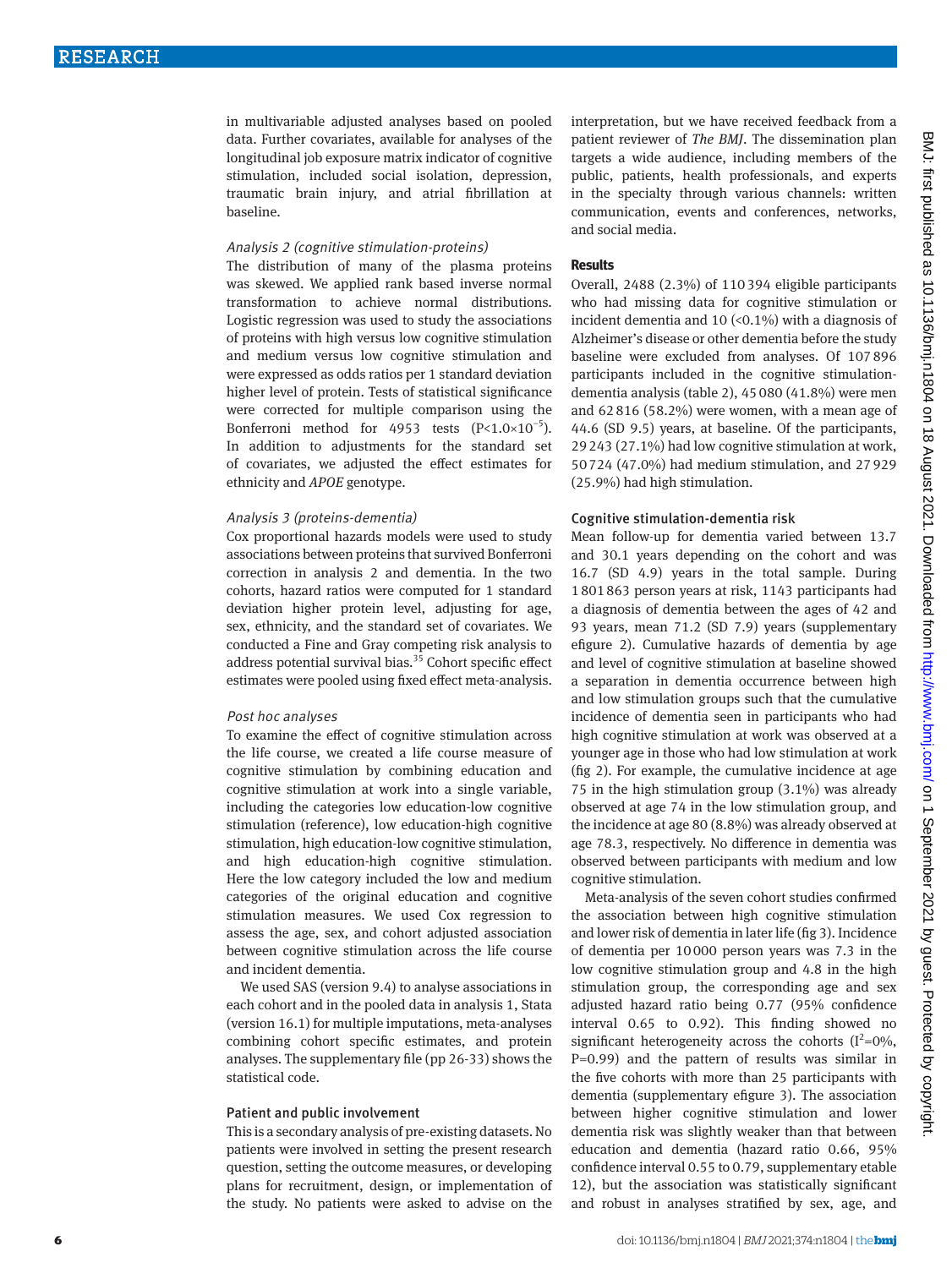| Table 2   Characteristics of participants from pooled<br>sample       |                |  |  |  |  |
|-----------------------------------------------------------------------|----------------|--|--|--|--|
| Characteristic                                                        | No (%)         |  |  |  |  |
| Sex:                                                                  |                |  |  |  |  |
| Men                                                                   | 45 080 (41.8)  |  |  |  |  |
| Women                                                                 | 62816 (58.2)   |  |  |  |  |
| Mean (SD) age (years)                                                 | 44.6 (9.5)     |  |  |  |  |
| Age group (years):                                                    |                |  |  |  |  |
| 560                                                                   | 105065 (97.4)  |  |  |  |  |
| $\geq 60$                                                             | 2831 (2.6)     |  |  |  |  |
| Cognitive stimulation at work:                                        |                |  |  |  |  |
| Low                                                                   | 29 243 (27.1)  |  |  |  |  |
| Medium                                                                | 50724 (47.0)   |  |  |  |  |
| High                                                                  | 27 929 (25.9)  |  |  |  |  |
| Education:                                                            |                |  |  |  |  |
| Low                                                                   | 26 0 36 (25.1) |  |  |  |  |
| Intermediate                                                          | 40723 (39.2)   |  |  |  |  |
| High                                                                  | 37 171 (35.8)  |  |  |  |  |
| Current smoking:                                                      |                |  |  |  |  |
| No                                                                    | 81821 (79.1)   |  |  |  |  |
| Yes                                                                   | 21580 (20.9)   |  |  |  |  |
| Heavy alcohol intake:                                                 |                |  |  |  |  |
| <b>No</b>                                                             |                |  |  |  |  |
|                                                                       | 95043 (89.7)   |  |  |  |  |
| Yes                                                                   | 10950 (10.3)   |  |  |  |  |
| Physical inactivity:                                                  |                |  |  |  |  |
| N <sub>o</sub>                                                        | 82030 (77.8)   |  |  |  |  |
| Yes                                                                   | 23358 (22.2)   |  |  |  |  |
| Obesity (BMI ≥30):                                                    |                |  |  |  |  |
| No                                                                    | 86611 (89.2)   |  |  |  |  |
| Yes                                                                   | 10507 (10.8)   |  |  |  |  |
| Hypertension:                                                         |                |  |  |  |  |
| No                                                                    | 91858 (86.9)   |  |  |  |  |
| Yes                                                                   | 13878 (13.1)   |  |  |  |  |
| Prevalent diabetes:                                                   |                |  |  |  |  |
| No                                                                    | 105 199 (97.5) |  |  |  |  |
| Yes                                                                   | 2680 (2.5)     |  |  |  |  |
| Job strain:                                                           |                |  |  |  |  |
| No                                                                    | 90766 (84.1)   |  |  |  |  |
| Yes                                                                   | 17 130 (15.9)  |  |  |  |  |
| Prevalent or incident diabetes:                                       |                |  |  |  |  |
| No                                                                    | 99 970 (92.8)  |  |  |  |  |
| Yes                                                                   | 7909 (7.3)     |  |  |  |  |
| Prevalent or incident coronary heart disease:                         |                |  |  |  |  |
| No                                                                    | 105 540 (97.8) |  |  |  |  |
| Yes                                                                   | 2356 (2.2)     |  |  |  |  |
| Prevalent or incident stroke:                                         |                |  |  |  |  |
| No                                                                    | 105 523 (97.8) |  |  |  |  |
| Yes                                                                   | 2373 (2.2)     |  |  |  |  |
| Supplementary eTables 1-7 present the characteristics of participants |                |  |  |  |  |

by cohort. BMI=body mass index.

method of dementia ascertainment, before and after exclusion of participants with early onset dementia to minimise reverse causation, and before and after adjustment for established dementia risk factors in childhood and adulthood and the competing risk of death. The association was not mediated by prevalent or incident cardiometabolic diseases, although these diseases were related to increased dementia risk (age and sex adjusted hazard ratio 1.45, 95% confidence interval 1.23 to 1.71 for diabetes, 1.36, 1.08 to 1.72 for coronary heart disease, and 1.90, 1.51 to 2.38 for stroke). There was an indication that the cognitive stimulation-dementia association was attributable to Alzheimer's diseases rather than to other dementias  $(P=0.06)$ .

In the FPS study, the mean for the job exposure matrix indicator of cognitive stimulation was 22.7% (SD 12.7%, range 0-62%). Repeating the analyses with this longitudinal, repeated measure of cognitive stimulation replicated the main findings (age and sex adjusted hazard ratio per 1 SD higher stimulation 0.77, 95% confidence interval 0.69 to 0.86) (supplementary etable 13). This association remained after adjustment for established dementia risk factors, competing risk of death, and additional covariates, such as social isolation, depression, traumatic brain injury, and atrial fibrillation.

# Cognitive stimulation, plasma proteins, and dementia risk

In the Whitehall subcohort with protein assessments, data from 4953 plasma proteins were available for 2261 participants (supplementary etable 10). None of the participants had dementia at the assessment of cognitive stimulation and proteins. After correction for multiple testing and adjustment for age, sex, and ethnicity, levels of the following six proteins were found to be significantly lower among participants with high compared with low cognitive stimulation: pulmonary surfactant associated protein D (SP-D), slit homologue 2 protein (SLIT2), hexokinase 2 (HXK2), carbohydrate sulfotransferase 12 (CHSTC), peptidyl-glycine α-amidating monooxygenase (AMD), and neutrophil cytosol factor 1 (NCF-1) (table 3 and supplementary efigure 4). No association between medium versus low cognitive stimulation at work and plasma proteins reached Bonferroni adjusted significance. The inverse associations between high cognitive stimulation and low levels of the six proteins were independent of established dementia risk factors, cardiometabolic diseases, and *APOE* genotype (supplementary etable 14).

Analysis of the association between the six plasma proteins and dementia was based on data from the Whitehall subcohort and the ARIC study. Mean followup for dementia after the assessment of proteins was 20.4 (SD 3.2) years in the Whitehall subcohort and 17.7 (SD 6.1) in ARIC, giving rise to 106 and 1942 people with dementia, respectively. In age, sex, and ethnicity adjusted analysis of combined data from the Whitehall subcohort and ARIC, higher levels of SLIT2, CHSTC, and AMD were associated with increased dementia risk, or, conversely, lower protein levels were associated with lower dementia risk (table 4). The effect estimates did not materially change after adjustments (supplementary etables 15 and 16). No consistent association with dementia was seen for HXK2, SP-D, or NFC-1.

### Post hoc analysis of cognitive stimulation in childhood and adulthood

A dose-response association was observed between cognitive stimulation over the life course and dementia such that cognitive stimulation in both childhood (education) and adulthood (cognitive stimulation at work) were related to a reduced risk of dementia (fig 4).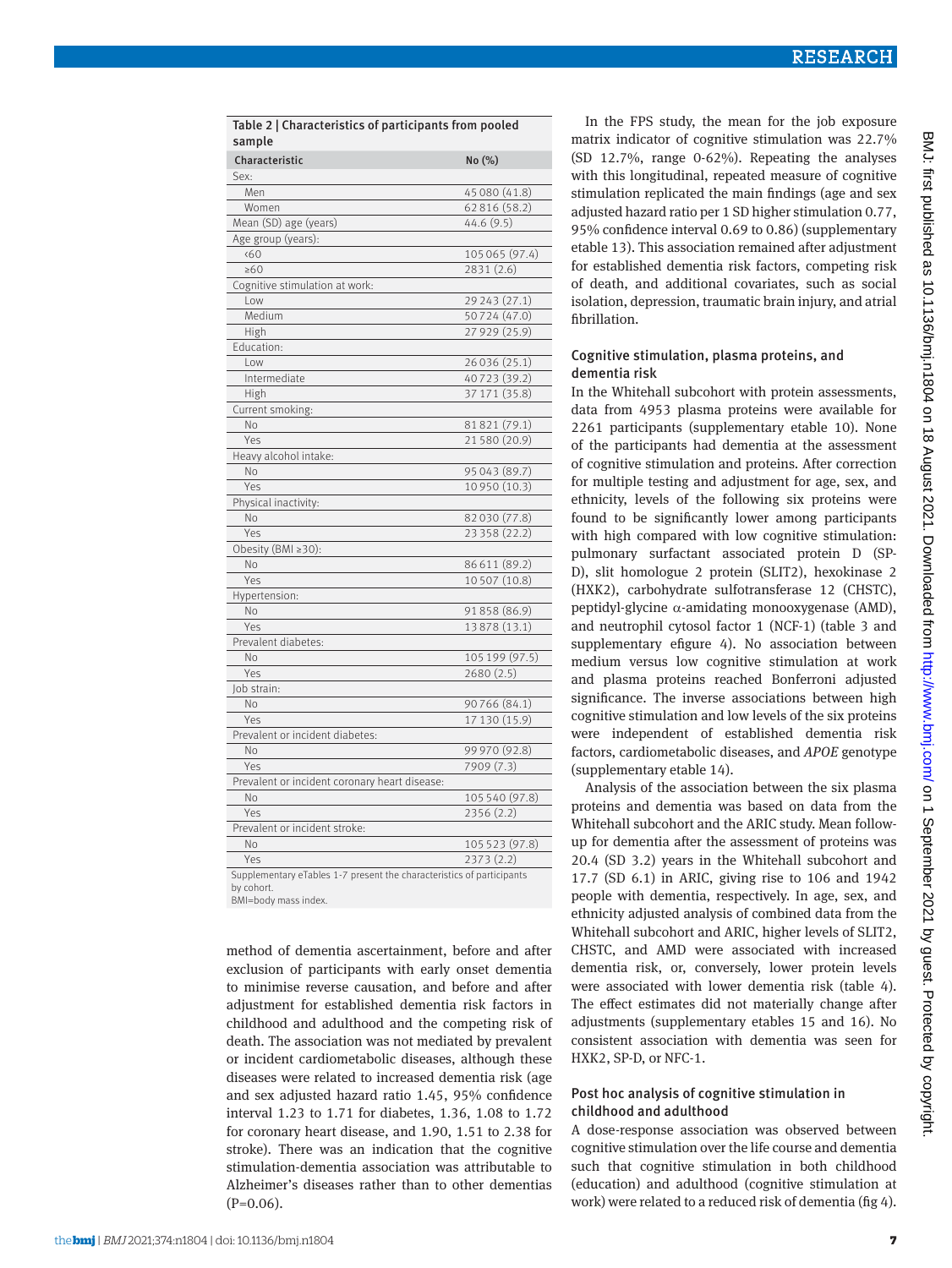



The hazard ratio for high education and high cognitive stimulation at work compared with low education and low cognitive stimulation at work was 0.63 (95% confidence interval 0.49 to 0.82), whereas those for categories with high education or high cognitive stimulation at work, but not both, were 0.80 (0.66 to 0.97) and 0.73 (0.61 to 0.89), respectively.

#### **Discussion**

In analysis of individual level data from more than 100 000 people, those who worked in cognitively stimulating jobs showed a lower risk of dementia than those working in non-stimulating jobs. This finding was robust to adjustments for a range of established dementia risk factors in childhood and adulthood, cardiometabolic diseases, and the competing risk of death. The association did not differ between men and women or those younger and older than 60 and did not depend on the measure of cognitive stimulation at work or the method of dementia ascertainment, but there was an indication that the cognitive stimulation-dementia association was stronger for Alzheimer's disease than for other dementias. Lower dementia incidence was observed even when 10 years or more separated the assessment of cognitive stimulation and the dementia diagnosis, suggesting that the findings were unlikely to be biased due to reverse causation. In data driven proteomewide analyses we identified three plasma proteins linked to both cognitive stimulation in adulthood and dementia, providing clues to underlying biological mechanisms.

#### Comparison with other studies

Cognitive decline characterises midlife and old age<sup>36</sup> and it has been suggested that cognitive stimulation might be one measure to slow this neurodegenerative process.<sup>1</sup> Trial evidence on this possibility is, however, inconsistent. Long term cohort studies on leisure time cognitive activity have reported null findings, and observational studies on work complexity, intellectual engagement, and active jobs have been based on small samples, post hoc exposure measures, and insufficient control for confounding factors.<sup>2 3 7-9 37-39</sup> Thus, both the World Health Organization dementia review<sup>40</sup> and the 2020 *Lancet* Commission on Dementia Prevention, Intervention, and  $Care<sup>1</sup>$  rated the evidence on the association between cognitive stimulation in adulthood and dementia as inconclusive and the quality of studies as very low to low. The 2020 *Lancet* Commission did not include cognitive stimulation in adulthood in the list of targets for dementia prevention.<sup>1</sup>

We hypothesised that methodological limitations and insufficient duration of cognitive stimulation in trial data might have resulted in these inconclusive findings. With the largest multicohort sample to date, rigorous confounder adjustments, and assessment of a cognitive stimulation exposure that is more long lasting than the cognitive interventions or cognitively stimulating hobbies examined in most previous studies, we obtained what we consider to be strong observational evidence for an association between cognitive stimulation in adulthood and dementia. This association was confirmed in a post hoc analysis that combined education and work related cognitive stimulation into a single variable. We found that higher cognitive stimulation in both childhood, as indicated by higher educational attainment, and adulthood, based on work characteristics, were associated with lower dementia risk in a stepwise dose-response manner. Together with mendelian randomisation analyses showing delayed dementia onset in those with higher education,  $41$  these findings support the benefits of cognitive stimulation across the life course (see supplementary efigure 5 for a schematic presentation of this hypothesis).

#### Meaning of the study

The relative risk for low compared with high cognitive stimulation was 1.3, which is comparable to established dementia risk factors, such as high versus moderate alcohol consumption (relative risk 1.2) and low versus high physical activity (1.4) but is smaller than those for education (1.6), diabetes  $(1.5)$ , smoking  $(1.6)$ , hypertension  $(1.6)$ , and obesity  $(1.6).$ <sup>1</sup> Our observational evidence on cognitive stimulation in adulthood is consistent with the "use it or lose it" principle. However, the robustness of the observed association to adjustment for a wide range of dementia risk factors, cardiometabolic diseases, and the competing risk of death raises the question of underlying mechanisms: if known risk factors do not drive the association, what then are the mediators?

We performed an exploratory and data driven plasma proteome analysis of biological mechanisms underlying the association between cognitive stimulation at work and risk of dementia. We identified three proteins, SLIT2, AMD, and CHSTC for which plasma levels were found to be significantly lower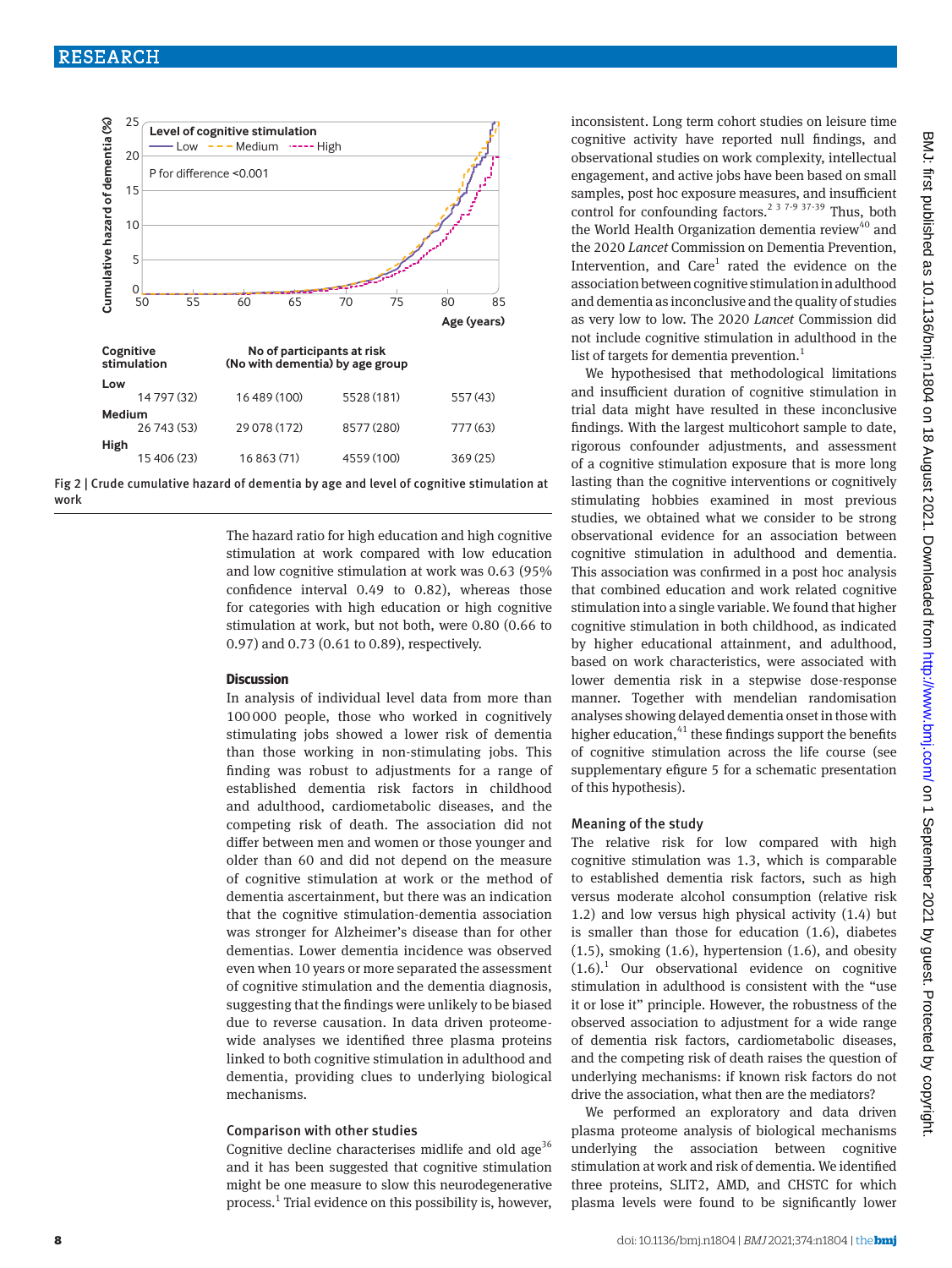|                                      | stimulation No<br>at work |                | No         | Cognitive Total Dementia Incidence<br>per 10 000<br>person years | <b>Hazard ratio</b><br>(95% <sub>C</sub> )   | <b>Hazard ratio</b><br>(95% <sub>C</sub> ) | P for<br>difference |
|--------------------------------------|---------------------------|----------------|------------|------------------------------------------------------------------|----------------------------------------------|--------------------------------------------|---------------------|
|                                      |                           |                |            |                                                                  |                                              |                                            |                     |
| All participants                     | Low                       | 29 243         | 356        | 7.3                                                              |                                              | 1.00                                       |                     |
|                                      | Medium                    | 50724          | 568        | 6.8                                                              |                                              | 0.99 (0.86 to 1.13)                        |                     |
|                                      | High                      | 27929          | 219        | 4.8                                                              |                                              | 0.77 (0.65 to 0.92)                        |                     |
| Sex<br>Men                           | Low                       | 11057          | 165        | 8.6                                                              |                                              | 1.00                                       |                     |
|                                      | Medium                    | 20800          | 327        | 9.0                                                              |                                              | 0.91 (0.75 to 1.10)                        |                     |
|                                      | High                      | 13 2 23        | 144        | 6.3                                                              |                                              | 0.75 (0.60 to 0.94)                        |                     |
| Women                                | Low                       | 18 18 6        | 191        | 6.5                                                              |                                              | 1.00                                       | $P = 0.50$          |
|                                      | Medium                    | 29 9 24        | 241        | 5.1                                                              |                                              | 1.07 (0.88 to 1.30)                        |                     |
|                                      | High                      | 14706          | 75         | 3.3                                                              |                                              | 0.77 (0.58 to 1.01)                        |                     |
| Age at baseline                      |                           |                |            |                                                                  |                                              |                                            |                     |
| <60 years                            | Low                       | 28 3 3 3       | 317        | 6.7                                                              |                                              | 1.00                                       |                     |
|                                      | Medium                    | 49 403         | 512        | 6.3                                                              |                                              | 0.99 (0.86 to 1.15)                        |                     |
|                                      | High                      | 27329          | 198        | 4.4                                                              |                                              | 0.76 (0.63 to 0.91)                        | $P = 0.83$          |
| $\geq$ 60 years                      | Low                       | 910            | 39         | 28.9<br>28.6                                                     |                                              | 1.00                                       |                     |
|                                      | Medium<br>High            | 1321<br>600    | 56<br>21   | 23.8                                                             |                                              | 0.92 (0.61 to 1.40)<br>0.80 (0.47 to 1.37) |                     |
| Follow-up period                     |                           |                |            |                                                                  |                                              |                                            |                     |
| First 10 years                       | Low                       | 29 243         | 53         | 1.8                                                              |                                              | 1.00                                       |                     |
|                                      | Medium                    | 50724          | 81         | 1.6                                                              |                                              | 0.89 (0.63 to 1.26)                        |                     |
|                                      | High                      | 27929          | 27         | 1.0                                                              |                                              | 0.60 (0.37 to 0.95)                        |                     |
| From year 10 onwards*                | Low                       | 28 500         | 303        | 15.3                                                             |                                              | 1.00                                       | $P = 0.52$          |
|                                      | Medium                    | 49 5 67        | 487        | 14.6                                                             |                                              | 1.00 (0.86 to 1.15)                        |                     |
|                                      | High                      | 27 3 3 3       | 192        | 10.6                                                             |                                              | 0.79 (0.66 to 0.95)                        |                     |
| Dementia ascertainment               |                           |                |            |                                                                  |                                              |                                            |                     |
| Primary and specialised medical care | Low                       | 24 2 4 3       | 285        | 7.1                                                              |                                              | 1.00                                       |                     |
|                                      | Medium                    | 43 5 41        | 484        | 6.8                                                              |                                              | 0.98 (0.85 to 1.14)                        |                     |
|                                      | High                      | 22 2 6 9       | 166        | 4.7                                                              |                                              | 0.76 (0.62 to 0.92)                        | $P = 0.95$          |
| Specialised medical care             | Low<br>Medium             | 5000<br>7183   | 71<br>84   | 8.2<br>6.8                                                       |                                              | 1.00<br>1.02 (0.74 to 1.42)                |                     |
|                                      | High                      | 5660           | 53         | 5.2                                                              |                                              | 0.83 (0.57 to 1.21)                        |                     |
| Onset of dementia                    |                           |                |            |                                                                  |                                              |                                            |                     |
| Early onset                          | Low                       | 29231          | 73         | 1.7                                                              |                                              | 1.00                                       |                     |
|                                      | Medium                    | 50710          | 110        | 1.5                                                              |                                              | 0.85 (0.63 to 1.14)                        |                     |
|                                      | High                      | 27922          | 49         | 1.2                                                              |                                              | 0.71 (0.49 to 1.02)                        |                     |
| Late onset                           | Low                       | 11561          | 283        | 42.0                                                             |                                              | 1.00                                       | $P = 0.58$          |
|                                      | Medium                    | 19446          | 458        | 43.1                                                             |                                              | 1.03 (0.89 to 1.20)                        |                     |
|                                      | High                      | 10919          | 170        | 29.6                                                             |                                              | 0.79 (0.65 to 0.96)                        |                     |
| Type of dementia                     |                           |                |            |                                                                  |                                              |                                            |                     |
| Alzheimer's disease                  | Low                       | 25582          | 220        | 5.2                                                              |                                              | 1.00                                       |                     |
|                                      | Medium                    | 44871          | 343        | 4.7                                                              |                                              | 0.91 (0.77 to 1.08)                        |                     |
| Other dementia                       | High<br>Low               | 23424<br>25582 | 118<br>62  | 3.2<br>1.5                                                       |                                              | 0.72 (0.57 to 0.90)<br>1.00                | $P = 0.06$          |
|                                      | Medium                    | 44871          | 140        | 1.9                                                              |                                              | 1.29 (0.96 to 1.75)                        |                     |
|                                      | High                      | 23424          | 54         | 1.5                                                              |                                              | 1.09 (0.75 to 1.57)                        |                     |
| Adjustments                          |                           |                |            |                                                                  |                                              |                                            | Attenuation (%)     |
| Education <sup>+</sup>               | Low                       | 29 243         | 356        | 7.3                                                              |                                              | 1.00                                       |                     |
|                                      | Medium                    | 50724          | 568        | 6.8                                                              |                                              | 1.03 (0.90 to 1.18)                        | 25.5                |
|                                      | High                      | 27929          | 219        | 4.8                                                              |                                              | 0.82 (0.69 to 0.98)                        |                     |
| Adulthood risk factors‡              | Low                       | 29 243         | 356        | 7.3                                                              |                                              | 1.00                                       |                     |
|                                      | Medium                    | 50724          | 568        | 6.8                                                              |                                              | 0.86 (0.74 to 1.00)                        | 0.0                 |
|                                      | High                      | 27929          | 219        | 4.8                                                              |                                              | 0.77 (0.65 to 0.91)                        |                     |
| Cardiometabolic diseases §           | Low                       | 29 243         | 356        | 7.3                                                              |                                              | 1.00                                       |                     |
|                                      | Medium<br>High            | 50724<br>27929 | 568<br>219 | 6.8<br>4.8                                                       |                                              | 0.97 (0.85 to 1.11)<br>0.77 (0.65 to 0.91) | $-2.5$              |
| All above                            | Low                       | 29 243         | 356        | 7.3                                                              |                                              | 1.00                                       |                     |
|                                      | Medium                    | 50724          | 568        | 6.8                                                              |                                              | 0.89 (0.77 to 1.05)                        | 25.5                |
|                                      | High                      | 27929          | 219        | 4.8                                                              |                                              | 0.82 (0.68 to 0.98)                        |                     |
| Competing risk of death              | Low                       | 29 243         | 356        | 7.3                                                              |                                              | 1.00                                       |                     |
|                                      | Medium                    | 50724          | 568        | 6.8                                                              |                                              | 0.98 (0.86 to 1.12)                        | 9.3                 |
|                                      | High                      | 27929          | 219        | 4.8                                                              |                                              | 0.79 (0.66 to 0.94)                        |                     |
|                                      |                           |                |            | 0.25                                                             | 0.5<br>$\overline{2}$<br>1                   |                                            |                     |
|                                      |                           |                |            |                                                                  | <b>Reduced risk</b><br><b>Increased risk</b> |                                            |                     |
|                                      |                           |                |            |                                                                  |                                              |                                            |                     |

Fig 3 | Association of cognitive stimulation at work with incident dementia in total sample, subgroups, by study follow-up and dementia type, and in relation to adjustments (analysis 1). \*Follow-up started 10 years after baseline and the analysis included only those participants without a diagnosis of dementia by that time. †Adjusted for age, sex, cohort, and education. ‡Adjusted for age, sex, cohort, and smoking, alcohol consumption, physical inactivity, job strain, obesity, hypertension, and prevalent diabetes at baseline. §Adjusted for age, sex, and cohort, and diabetes, coronary heart disease, and stroke (prevalent at baseline and incident between baseline and dementia diagnosis). ¶Adjusted for age, sex, education, risk factors in adulthood, and cardiometabolic diseases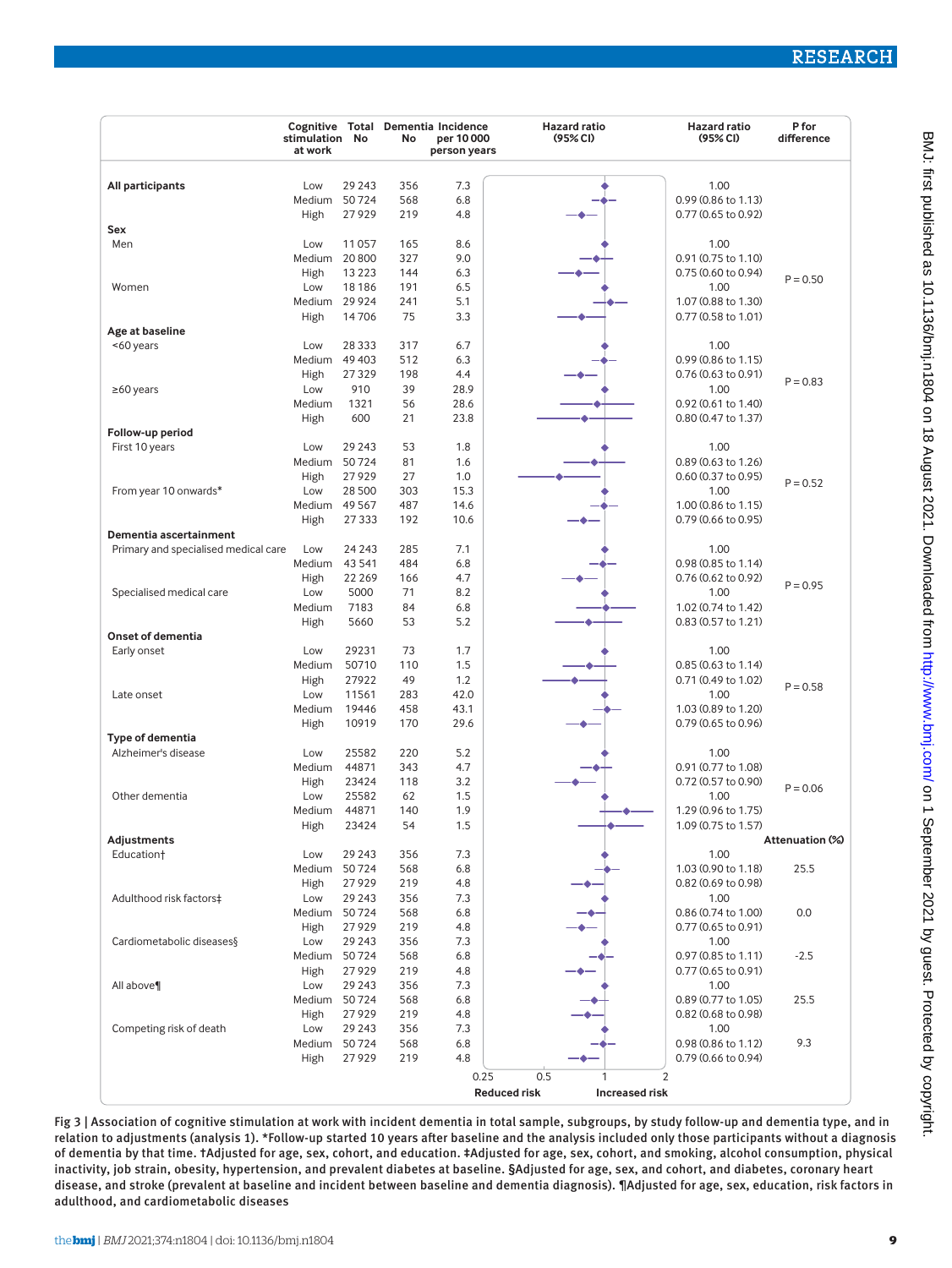|                                                  | High v low cognitive stimulation |                 | Medium v low cognitive stimulation                                              |              |  |
|--------------------------------------------------|----------------------------------|-----------------|---------------------------------------------------------------------------------|--------------|--|
| Protein                                          | $\beta$ (SE)*                    | P value         | $\beta$ (SE)*                                                                   | P value      |  |
| Pulmonary surfactant associated protein D (SP-D) | $-0.32(0.06)$                    | $\langle 0.001$ | $-0.17(0.06)$                                                                   | 0.002        |  |
| Slit homologue 2 protein (SLIT2)                 | $-0.30(0.06)$                    | (0.001)         | $-0.17(0.06)$                                                                   | 0.002        |  |
| Hexokinase 2 (HXK2)                              | $-0.28(0.06)$                    | 0.001           | $-0.13(0.06)$                                                                   | 0.019        |  |
| Carbohydrate sulfotransferase 12 (CHSTC)         | $-0.28(0.06)$                    | 0.001           | $-0.08(0.06)$                                                                   | 0.18         |  |
| Peptidyl-glycine a-amidating monooxygenase (AMD) | $-0.28(0.06)$                    | (0.001)         | $-0.12(0.06)$                                                                   | 0.03         |  |
| Neutrophil cytosol factor 1 (NCF-1)              | $-0.27(0.06)$                    | 0.001           | $-0.06(0.06)$                                                                   | 0.28         |  |
|                                                  |                                  |                 | the contract of the contract of the contract of the contract of the contract of | $\mathbf{r}$ |  |

Table 3 | Proteins associated with cognitive stimulation in 2261 participants with plasma proteins available in Whitehall subcohort after controlling for multiple testing (analysis 2)

\*Per 1 standard deviation higher protein level. Only statistically significant associations after adjustment for age, sex, ethnicity, and Bonferroni correction for multiple testing (P< $1.0 \times 10^{-5}$ ) are shown for high versus low cognitive stimulation.

among participants with cognitive stimulation at work, whereas high levels of these proteins were found to be associated with increased dementia incidence. Experimental findings from stem cells, tissue cultures, and animal models suggest that SLIT2 and AMD are involved in central nervous system related mechanisms that inhibit neuron projection axonogenesis, affect axon guidance, and increase nerve degeneration. $42-45$ CHSTC has been linked to processes that inhibit axonogenesis and cause collapse of axonal growth cones and loss of synaptic connection.46-48 In light of this molecular evidence and given that dysregulated axonogenesis and synaptic disorganisation are the hallmarks of Alzheimer's disease,<sup>49</sup> our observations on plasma proteins are consistent with the hypothesis that protection against neurodegeneration might mediate the favourable effects of cognitive stimulation in adulthood. Further research is needed to confirm or refute this hypothesis.

Table 4 | Association of six plasma proteins with incident dementia in two cohort studies (analysis 3)

| (dildiySiS <i>3)</i>  |                 |                     |                                                                                                |                                                     |
|-----------------------|-----------------|---------------------|------------------------------------------------------------------------------------------------|-----------------------------------------------------|
| Protein and<br>cohort | <b>Total No</b> | No with<br>dementia | Adjusted hazard ratio<br>(95% CI) for dementia*                                                | <b>Directionally consistent</b><br>and significantt |
| SLIT2:                |                 |                     |                                                                                                |                                                     |
| Whitehall             | 2261            | 109                 | 1.19 (0.97 to 1.45)                                                                            |                                                     |
| ARIC                  | 11395           | 1942                | 1.12 (1.00 to 1.26)                                                                            | Yes                                                 |
| <b>Both</b>           | 13656           | 2051                | 1.14 (1.03 to 1.25)                                                                            |                                                     |
| CHSTC:                |                 |                     |                                                                                                |                                                     |
| Whitehall             | 2261            | 109                 | 1.08 (0.90 to 1.31)                                                                            |                                                     |
| ARIC                  | 11395           | 1942                | 1.22 (1.05 to 1.41)                                                                            | Yes                                                 |
| <b>Both</b>           | 13656           | 2051                | 1.17 (1.04 to 1.31)                                                                            |                                                     |
| AMD:                  |                 |                     |                                                                                                |                                                     |
| Whitehall             | 2261            | 109                 | 1.11 (0.92 to 1.34)                                                                            |                                                     |
| ARIC                  | 11395           | 1942                | 1.07 (0.99 to 1.16)                                                                            | Yes                                                 |
| <b>Both</b>           | 13656           | 2051                | 1.08 (1.00 to 1.16)                                                                            |                                                     |
| HXX2:                 |                 |                     |                                                                                                |                                                     |
| Whitehall             | 2261            | 109                 | 1.09 (0.91 to 1.31)                                                                            |                                                     |
| ARIC.                 | 11395           | 1943                | 1.03 (0.92 to 1.15)                                                                            | No                                                  |
| <b>Both</b>           | 13656           | 2051                | 1.05 (0.95 to 1.15)                                                                            |                                                     |
| $SP-D:$               |                 |                     |                                                                                                |                                                     |
| Whitehall             | 2261            | 109                 | 1.16 (0.95 to 1.40)                                                                            |                                                     |
| ARIC                  | 11395           | 1943                | 0.98 (0.93 to 1.04)                                                                            | <b>No</b>                                           |
| Both                  | 13656           | 2051                | 0.99 (0.94 to 1.05)                                                                            |                                                     |
| $NCF-1:$              |                 |                     |                                                                                                |                                                     |
| Whitehall             | 2261            | 109                 | $0.94$ (0.78 to 1.13)                                                                          |                                                     |
| <b>ARIC</b>           | 11395           | 1943                | 1.25 (1.12 to 1.41)                                                                            | No                                                  |
| Both                  | 13656           | 1944                | 1.16 (1.05 to 1.28)                                                                            |                                                     |
|                       |                 |                     | $AMD =$ pentidyl-glycine q-amidating monooxygenase: $ARIC = Atheroscleras$ isk in Communities: |                                                     |

AMD=peptidyl-glycine α-amidating monooxygenase; ARIC=Atherosclerosis Risk in Communities; CHSTC=carbohydrate sulphotransferase 12; HXK2=hexokinase 2; NCF-1=neutrophil cytosol factor 1; SLIT2=slit

homologue 2 protein; SP-D=pulmonary surfactant associated protein D.

\*Adjusted for age, sex, and ethnicity.

†Hazard ratio >1 in both cohort studies and P<0.05 in pooled analysis.

# Strengths and limitations of this study

The main strengths of the study are its large sample size, which reduces the risk of type 1 error, the availability of nearly 5000 plasma proteins to explore potential underlying mechanisms, and the use of multicohort analyses to provide a certain degree of validation for the main findings. Our study was based on preplanned exposure definitions and subgroup analyses, reducing the risk of reporting bias. We were also able to reduce the risk of reverse causation bias by excluding all participants with dementia during the first 10 years of follow-up. In main or sensitivity analyses, we adjusted effect estimates for 10 of the 12 risk factors established for dementia by the 2020 *Lancet* Commission (ie, education, smoking, heavy alcohol consumption, physical inactivity, obesity, hypertension, diabetes, social isolation, depression, and traumatic brain injury).<sup>1</sup> The remaining two risk factors are hearing loss and air pollution. Hearing loss is, however, assumed to result in cognitive decline through reduced cognitive stimulation.<sup>1</sup> Thus, hearing loss represents an alternative measure of cognitive stimulation rather than a confounding factor. We had no data on air pollution.

This study has several weaknesses. Because we used non-randomised observational data, we cannot draw conclusions about causality and cannot exclude residual confounding (eg, by childhood IQ) as an alternative explanation for our findings. As we focused on working age populations at baseline, follow-up was right truncated with a relatively low mean age at dementia diagnosis (mean 71, range 43- 93). This precluded assessment of lifelong effects in relation to cognitive stimulation. Rather than having a single dataset with complete information, we used a sequential approach in which we established the presence of the associations in separate analyses and separate cohorts: cognitive stimulation-dementia, cognitive stimulation-proteins, and proteins-dementia. The reason for this piecewise design was that complete data for all these variables were available only for a subgroup in one of the studies, Whitehall II. The sample size of this subgroup was insufficient for a formal mediation analysis of the role of proteins in the association between cognitive stimulation and dementia risk. Main analyses were based on a single self-reported measurement of cognitive stimulation at work. However, consistent results with an alternative, longitudinal job exposure matrix indicator of cognitive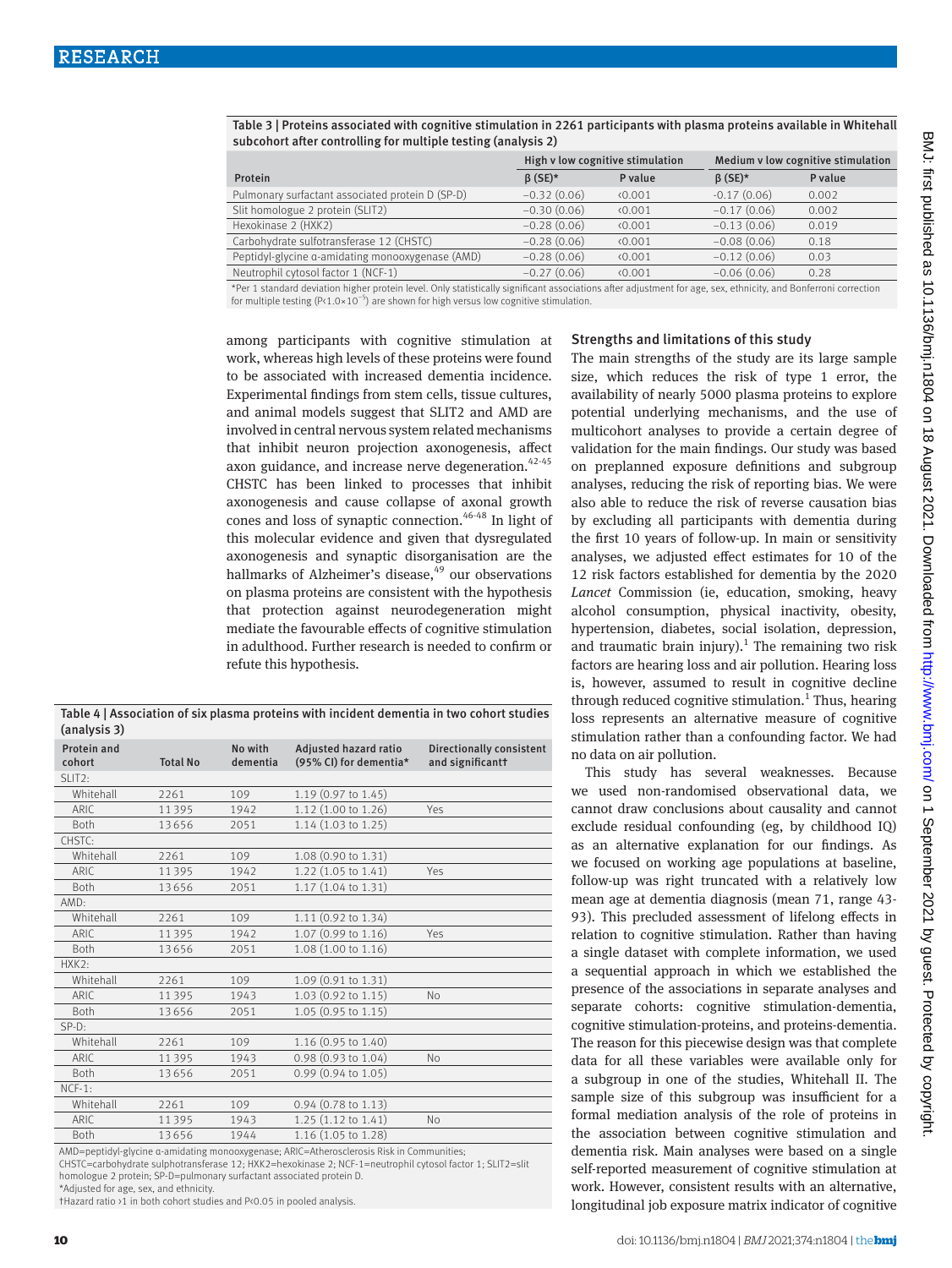| <b>Cognitive stimulation</b> |         | Total<br>No | <b>Dementia</b><br>No | Incidence                  | Hazard ratio        |                          | Hazard ratio<br>(95% CI)      |
|------------------------------|---------|-------------|-----------------------|----------------------------|---------------------|--------------------------|-------------------------------|
| <b>Education</b>             | At work |             |                       | per 10 000<br>person years | (95% <sub>C</sub> ) |                          |                               |
| Low                          | Low     | 55 540      | 768                   | 8.1                        |                     |                          | 1.00                          |
| Low                          | High    | 14 005      | 138                   | 5.9                        |                     |                          | 0.80 (0.66 to 0.97)           |
| High                         | Low     | 24 9 84     | 162                   | 4.1                        |                     |                          | $0.73(0.61 \text{ to } 0.89)$ |
| High                         | High    | 13 3 6 7    | 75                    | 3.5                        |                     |                          | 0.63 (0.49 to 0.82)           |
|                              |         |             |                       | 0.5                        | 1                   | $\mathcal{P}$            |                               |
|                              |         |             |                       | risk                       | Reduced             | <b>Increased</b><br>risk |                               |

Fig 4 | Association of cognitive stimulation over the life course with incident dementia (post hoc analysis)

stimulation suggest this is an unlikely source of major bias in this study. Except for one cohort in which dementia was diagnosed in repeated clinical examinations (ARIC), ascertainment of dementia was based on linkage to electronic health records, mostly hospital admissions. Although this had the advantage of providing data for everyone recruited to the study, it misses participants with milder dementia and is not the gold standard method for assessing dementia subtypes.

### Generalisability, implications, and future challenges

These results seem to be generalisable across different populations. Although we used cohort studies from different settings (civil servants, public sector employees, forestry workers), little heterogeneity existed in the cohort specific estimates of dementia (heterogeneity  $I^2=0\%$ ). In addition, the association between cognitive stimulation at work and lower dementia risk was observed across subgroups; men and women and those younger and older than 60 at baseline. These robust findings might be important for policy, suggesting that cognitively stimulating work for all will be important for future brain health. However, further research capturing the full range of occupations and countries outside Europe is needed to confirm the generalisability of our findings.

Our findings on proteins were consistent across the two cohorts with relevant data but owing to smaller numbers and less precise estimates these results need further validation in other studies. If confirmed, the associations might provide clues to search for mechanisms underlying long term risk of dementia in humans. As the proteins identified in this study are associated with a wide range of biological processes beyond neural influences, their effects should be comprehensively examined.

#### Conclusions

This multicohort study of more than 100000 participants suggests that people with cognitively stimulating jobs have a lower risk of dementia in old age than those with non-stimulating jobs. A possible mechanism for this association is the finding that cognitive stimulation is associated with lower levels of plasma proteins that might inhibit axonogenesis and synaptogenesis and increase dementia risk in old age.

#### AUTHOR AFFILIATIONS

1 Department of Epidemiology and Public Health, University College London, London, UK

<sup>2</sup> Clinicum, Faculty of Medicine, University of Helsinki, Helsinki, Finland

<sup>3</sup> Finnish Institute of Occupational Health, Helsinki, Finland 4 Department of Neurology, The Johns Hopkins University, Baltimore,

MD, USA

<sup>5</sup> Laboratory of Behavioral Neuroscience, National Institute on Aging, Intramural Research Program, Baltimore, MD, USA

6 Department of Public Health, University of Turku, Turku, Finland <sup>7</sup> Institute for Molecular Medicine Finland, HiLIFE, University of Helsinki, Helsinki, Finland

<sup>8</sup> Centre for Population Health Research, University of Turku and Turku University Hospital, Turku, Finland

9 School of Health Science, University of Skövde, Skövde, Sweden  $10$  Inserm UMS 011, Population-Based Epidemiological Cohorts Unit,

Villeiuif, France

<sup>11</sup>Université de Paris, INSERM U1153, Epidemiology of Ageing and Neurodegenerative Diseases, Paris, France

 $12$ Institute of Environmental Medicine, Karolinska Institutet, Stockholm, Sweden

 $^{13}$ Centre for Occupational and Environmental Medicine, Region Stockholm, Stockholm, Sweden

<sup>14</sup>Department of Medical Sciences, Uppsala University, Uppsala, Sweden

 $^{15}$ Department of Health Sciences, Mid Sweden University, Sundsvall, Sweden

<sup>16</sup>Stress Research Institute, Stockholm University, Stockholm, Sweden

<sup>17</sup> Institute of Public Health and Clinical Nutrition, University of Eastern Finland, Kuopio, Finland

18Department of Internal Medicine and Oncology and Department of Public Health, Semmelweis University, Budapest, Hungary

<sup>19</sup>Bristol Medical School, University of Bristol, Bristol, UK

<sup>20</sup>SomaLogic, Boulder, CO, USA

<sup>21</sup>Division of Psychiatry, University College London, London, UK 22Camden and Islington NHS Foundation Trust, London, UK

23Department of Neurodegenerative Disease and UK Dementia Research Institute, University College London, London, UK

<sup>24</sup>Department of Psychiatry and Neurochemistry, Institute of Neuroscience and Physiology, The Sahlgrenska Academy, University of Gothenburg, and Clinical Neurochemistry Laboratory, Sahlgrenska University Hospital, Mölndal, Sweden

Contributors: MK, JP, STN, and JVL generated the hypothesis and designed the study. JV and SBS (Health and Social Support study), JE and TO (Finnish Public Sector study), TL, OR, and OP (Helsinki Health study), AK and AV (Still Working study), MG and MZ (GAZEL study), LA, PIMW, AK, and TT (WOLF-Stockholm and WOLF-Norland studies), JKK, JEF, and AS-M (Whitehall II study), and KAW and RFG (Atherosclerosis Risk in Communities study, ARIC) were responsible for cohort data. SAW was responsible for the protein assessments. JP performed pooled analyses on cognitive stimulation and dementia. JVL conducted imputed analyses in pooled data and, with NM, analysed protein data from the Whitehall study. KAW supervised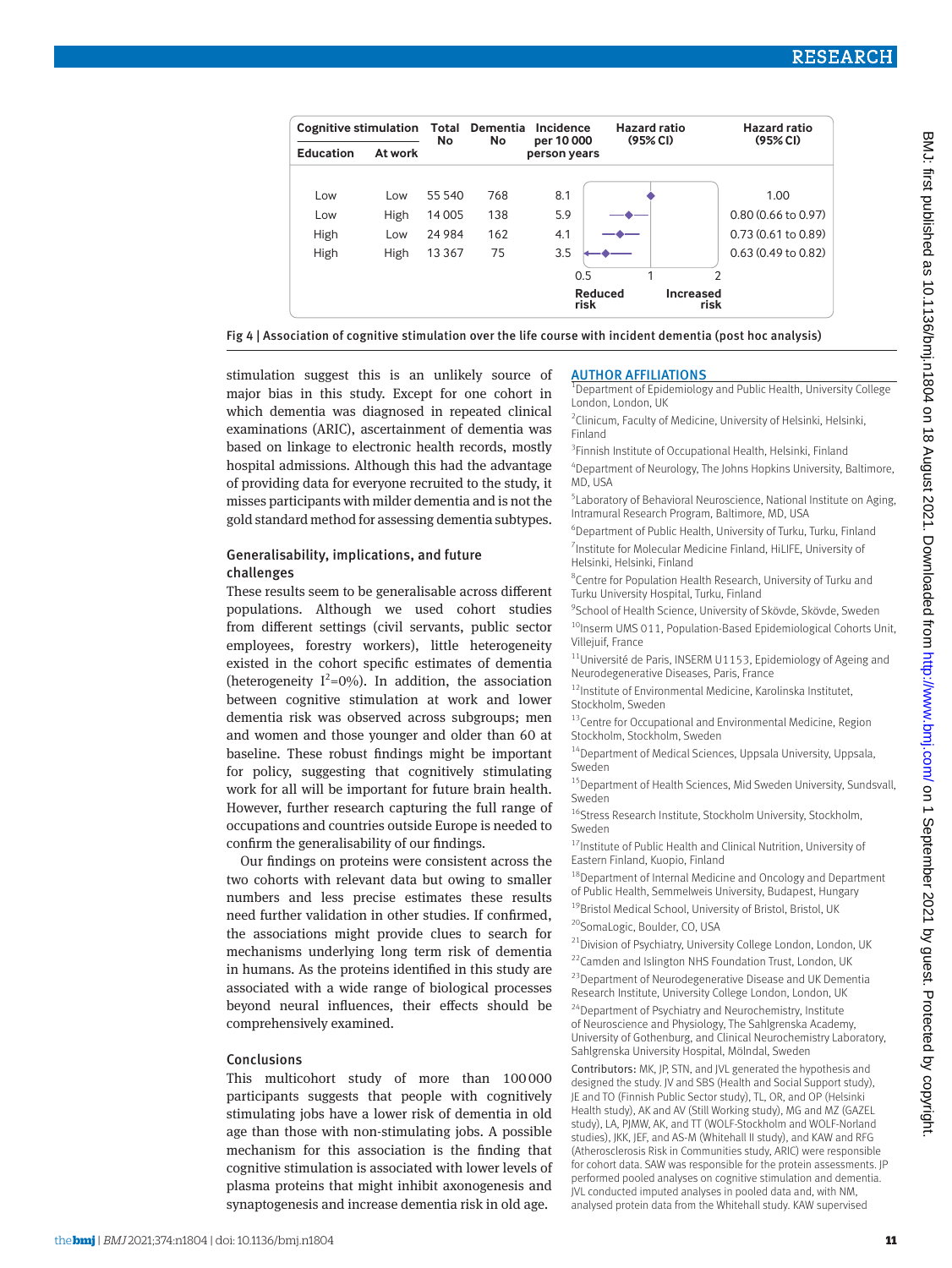protein analyses in the ARIC study. GL, PNS, and JEF contributed to expertise in dementia risk factors. HZ and AGT contributed to dementia and metabolic biology expertise. MK wrote the first draft of the report and JEF helped in revising the text. All authors discussed results and commented on the manuscript. MK is the guarantor. The corresponding author attests that all listed authors meet authorship criteria and that no others meeting the criteria have been omitted.

Funding: The research consortium on dementia risk factors (principal investigator MK) has received funding from NordForsk (75021, the Nordic Research Programme on Health and Welfare), the UK Medical Research Council (MRC S011676), the Wellcome Trust (221854/Z/20/Z), the Academy of Finland (311492, 329202), and Helsinki Institute of Life Science (H970). Protein analyses and MK, AS-M, and GL were supported by the Wellcome Trust (221854/Z/20/Z). MK and AS-M were also supported by the US National Institutes of Health (NIH, RF1AG062553, R01AG056477). JP, STN, JV, PNS, AS-M, AGT, and JVL were supported by NordForsk (75021). NM (331671), JV (321409, 329240), TL (330527), and OR (1294514) were supported by the Academy of Finland. OR was also supported by the Juho Vainio Foundation. JKK and AGT were supported by MRC (S011676). PNS was supported by the Helsinki Institute of Life Science (H970). HZ was a Wallenberg Scholar supported by grants from the Swedish Research Council (#2018-02532), the European Research Council (#681712), Swedish State Support for Clinical Research (#ALFGBG-720931), the Alzheimer Drug Discovery Foundation (ADDF), USA (#201809- 2016862), and the UK Dementia Research Institute at University College London. The Atherosclerosis Risk in Communities study is carried out as a collaborative study supported by the National Heart, Lung, and Blood Institute contracts (HHSN268201100005C, HHSN268201100006C, HHSN268201100007C, HHSN268201100008C, HHSN268201100009C, HSN268201100010C, HHSN268201100011C, and HHSN268201100012C), with neurocognitive data collected by U01 2U01HL096812, 2U01HL096814, 2U01HL096899, 2U01HL096902, 2U01HL096917 from the NIH (National Heart, Lung, and Blood Institute, National Institute of Neurological Disorders and Stroke, National Institute on Aging, and National Institute on Deafness and Other Communication Disorders). KAW was supported by contract K23 AG064122 and RFG by contract K24 AG052573 from NIA. SOMAscan assays in the Whitehall and ARIC studies were funded by Somalogic as part of an academic-industry partnership project.<sup>1</sup> The funders had no role in considering the study design or in the collection, analysis, interpretation of data, writing of the report, or decision to submit the article for publication.

Competing interests: All authors have completed the ICMJE uniform disclosure form at [www.icmje.org/coi\\_disclosure.pdf](http://www.icmje.org/coi_disclosure.pdf) and declare: support from NordForsk, the UK Medical Research Council, the Wellcome Trust, the Academy of Finland, and the Helsinki Institute of Life Science. SAW is an employee of SomaLogic. HZ has served at scientific advisory boards for Denali, Roche Diagnostics, Wave, Samumed, Siemens Healthineers, Pinteon Therapeutics, and CogRx, has given lectures in symposiums sponsored by Fujirebio, Alzecure and Biogen, and is a cofounder of Brain Biomarker Solutions in Gothenburg (BBS), which is a part of the GU Ventures Incubator Program.

Ethical approval: Each cohort was approved by local ethics committees, and written informed consent was obtained from study participants.

Data sharing: Pre-existing access policies for individual level data for each of the participating cohort studies specify that research data requests can be submitted to each steering committee; these will be promptly reviewed for confidentiality, data protection issues, or intellectual property restrictions and will not unreasonably be refused. Code for the statistical analyses of this paper is provided in the supplementary file (pp 26-33).

The lead author affirms that this manuscript is an honest, accurate, and transparent account of the study being reported; that no important aspects of the study have been omitted; and that any discrepancies from the study as planned (and, if relevant, registered) have been explained.

Dissemination to participants and related patient and public communities: The dissemination plan targets a wide audience, including members of the public, patients, patient and public communities, health professionals, and experts in the specialty through various channels: written communication, events and conferences, networks, and social media.

Provenance and peer review: Not commissioned; externally peer reviewed.

This is an Open Access article distributed in accordance with the terms of the Creative Commons Attribution (CC BY 4.0) license, which permits others to distribute, remix, adapt and build upon this work, for commercial use, provided the original work is properly cited. See: <http://creativecommons.org/licenses/by/4.0/>.

- 1 Livingston G, Huntley J, Sommerlad A, et al. Dementia prevention, intervention, and care: 2020 report of the Lancet Commission. *Lancet* 2020;396:413-46. doi:10.1016/S0140-6736(20) 30367-6
- 2 Smart EL, Gow AJ, Deary IJ. Occupational complexity and lifetime cognitive abilities. *Neurology* 2014;83:2285-91. doi:10.1212/ WNL.0000000000001075
- Andel R, Kåreholt I, Parker MG, Thorslund M, Gatz M. Complexity of primary lifetime occupation and cognition in advanced old age. *J Aging Health* 2007;19:397-415. doi:10.1177/0898264307300171
- Butler M, McCreedy E, Nelson VA, et al. Does cognitive training prevent cognitive decline?: a systematic review. *Ann Intern Med* 2018;168:63-8. doi:10.7326/M17-1531
- 5 Gates NJ, Rutjes AW, Di Nisio M, et al. Computerised cognitive training for maintaining cognitive function in cognitively healthy people in midlife. *Cochrane Database Syst Rev* 2019;3:CD012278. doi:10.1002/14651858.CD012278.pub2
- 6 Gavelin HM, Lampit A, Hallock H, Sabatés J, Bahar-Fuchs A. Cognition-oriented treatments for older adults: a systematic overview of systematic reviews. *Neuropsychol Rev* 2020;30:167-93. doi:10.1007/s11065-020-09434-8
- 7 Sommerlad A, Sabia S, Livingston G, Kivimäki M, Lewis G, Singh-Manoux A. Leisure activity participation and risk of dementia: An 18 year follow-up of the Whitehall II Study. *Neurology* 2020;95:e2803- 15. doi:10.1212/WNL.0000000000010966
- 8 Floud S, Balkwill A, Sweetland S, et al. Cognitive and social activities and long-term dementia risk: the prospective UK Million Women Study. *Lancet Public Health* 2021;6:e116-23. doi:10.1016/S2468- 2667(20)30284-X
- Almeida-Meza P, Steptoe A, Cadar D. Markers of cognitive reserve and dementia incidence in the English Longitudinal Study of Ageing. *Br J Psychiatry* 2020;218:1-9. doi:10.1192/bjp.2020.54
- 10 Karasek RA. Job demands, job decision latitude and mental strain: implications for job redesign. *Adm Sci Q* 1979;24:285-307. doi:10.2307/2392498
- 11 Karasek RA, Theorell T. *Stress, productivity and reconstruction of working life.* Basic Books, 1990.
- 12 Huang LY, Hu HY, Wang ZT, et al. Association of occupational factors and dementia or cognitive impairment: a systematic review and meta-analysis. *J Alzheimers Dis* 2020;78:217-27. doi:10.3233/JAD-200605
- 13 Fratiglioni L, Marseglia A, Dekhtyar S. Ageing without dementia: can stimulating psychosocial and lifestyle experiences make a difference?*Lancet Neurol* 2020;19:533-43. doi:10.1016/S1474- 4422(20)30039-9
- 14 Kivimäki M, Nyberg ST, Batty GD, et al, IPD-Work Consortium. Job strain as a risk factor for coronary heart disease: a collaborative metaanalysis of individual participant data. *Lancet* 2012;380:1491-7. doi:10.1016/S0140-6736(12)60994-5
- 15 Williams SA, Kivimaki M, Langenberg C, et al. Plasma protein patterns as comprehensive indicators of health. *Nat Med* 2019;25:1851-7. doi:10.1038/s41591-019-0665-2
- 16 Emilsson V, Ilkov M, Lamb JR, et al. Co-regulatory networks of human serum proteins link genetics to disease. *Science* 2018;361:769-73. doi:10.1126/science.aaq1327
- 17 Sun BB, Maranville JC, Peters JE, et al. Genomic atlas of the human plasma proteome. *Nature* 2018;558:73-9. doi:10.1038/s41586- 018-0175-2
- 18 Gottesman RF, Schneider AL, Albert M, et al. Midlife hypertension and 20-year cognitive change: the atherosclerosis risk in communities neurocognitive study. *JAMA Neurol* 2014;71:1218-27. doi:10.1001/ jamaneurol.2014.1646
- 19 Fransson EI, Nyberg ST, Heikkilä K, et al. Comparison of alternative versions of the job demand-control scales in 17 European cohort studies: the IPD-Work consortium. *BMC Public Health* 2012;12:62. doi:10.1186/1471-2458-12-62
- 20 Kivimäki M, Singh-Manoux A, Pentti J, et al, IPD-Work consortium. Physical inactivity, cardiometabolic disease, and risk of dementia: an individual-participant meta-analysis. *BMJ* 2019;365:l1495. doi:10.1136/bmj.l1495
- 21 Mielke MM, Vemuri P, Rocca WA. Clinical epidemiology of Alzheimer's disease: assessing sex and gender differences. *Clin Epidemiol* 2014;6:37-48. doi:10.2147/CLEP.S37929
- 22 Mayeda ER, Glymour MM, Quesenberry CP, Whitmer RA. Inequalities in dementia incidence between six racial and ethnic groups over 14 years. *Alzheimers Dement* 2016;12:216-24. doi:10.1016/j. jalz.2015.12.007